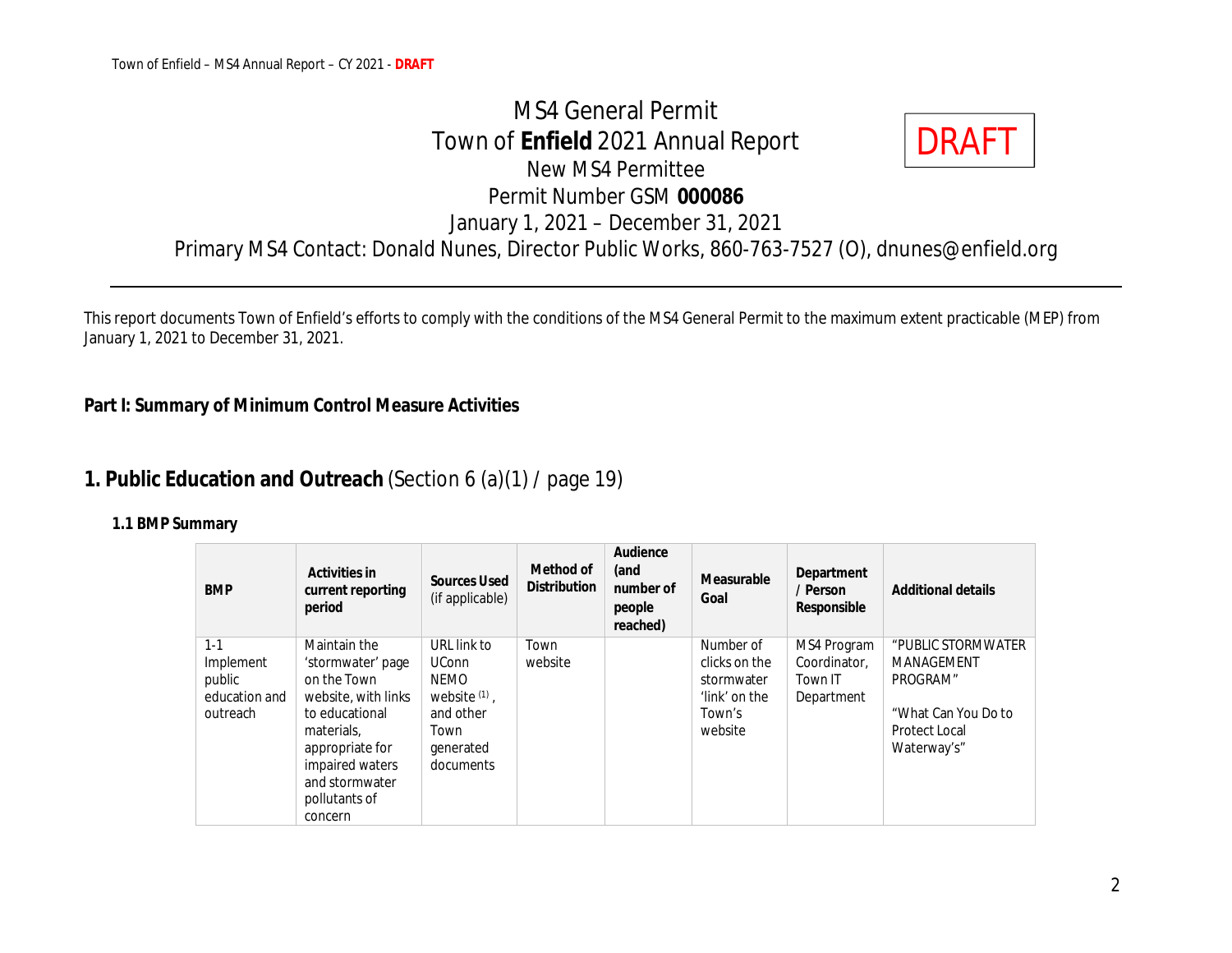Town of Enfield – MS4 Annual Report – CY 2021 - **DRAFT**

| 1-2 Address   | <b>Distribute</b> | <b>UConn</b>  | Replenish     | Track the | MS4 Program  | CT NEMO's Public     |
|---------------|-------------------|---------------|---------------|-----------|--------------|----------------------|
| education/    | educational       | NEMO          | materials at  | collected | Coordinator, | Education and        |
| outreach for  | materials at      | website $(1)$ | event's       | education | Town         | Outreach Library (1) |
| pollutants of | outdoor events:   | documents,    | points of     | materials | Conservation |                      |
| concern       | make available at | and other     | distribution: |           | Commission   |                      |
|               | Town offices, and | Town          |               |           |              |                      |
|               | for school's      | generated     |               |           |              |                      |
|               | classroom use     | documents     |               |           |              |                      |

**1.2 Describe any Public Education and Outreach activities planned for the next year, if applicable.**

- Scantic River Spring Splash pending 2022
- Earth Day Event pending 2022 (April 22)
- Source to Sea Clean-Up pending 2022 (September 23-24), Connecticut River Conservancy
- Volunteer opportunities with the Scantic River Watershed (Association) Monitoring Program
- Provide informational materials on pollution prevention at the Donald W. Barnes Boat Launch (CT River)

(1) Reference: http://nemo.uconn.edu/ms4/index.htm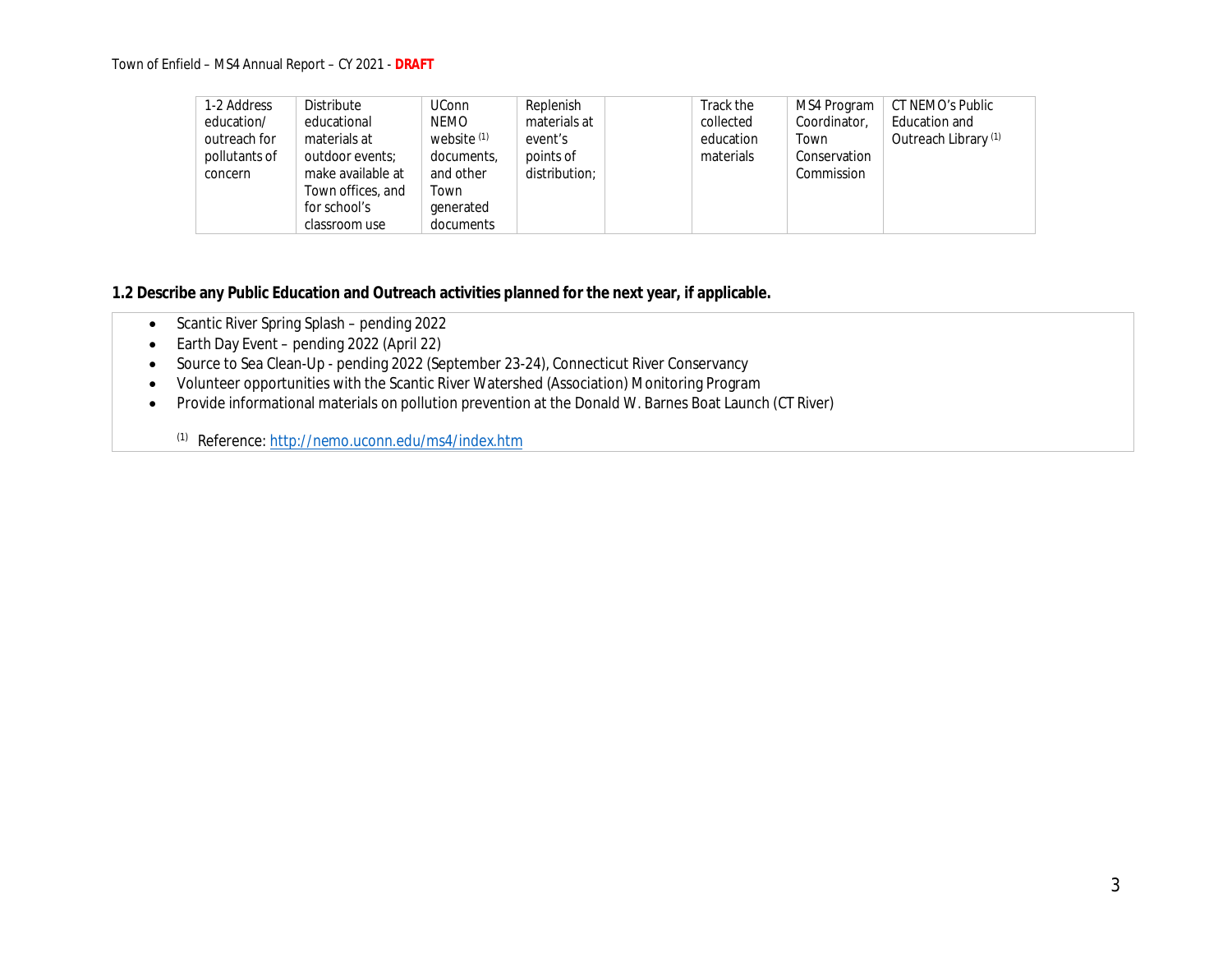## **2. Public Involvement/Participation** (Section 6(a)(2) / page 21)

### **2.1 BMP Summary**

| <b>BMP</b>                                  | <b>Status</b><br>(Complete,<br>Ongoing, In<br>Progress, or Not<br>started) | Activities in<br>current<br>reporting period | Measurable Goal     | Department /<br>Person<br>Responsible | Date completed or<br>projected<br>completion date<br>(include the start)<br>date for anything<br>that is 'in progress') | <b>Location Posted</b>  | Additional<br>details |
|---------------------------------------------|----------------------------------------------------------------------------|----------------------------------------------|---------------------|---------------------------------------|-------------------------------------------------------------------------------------------------------------------------|-------------------------|-----------------------|
| 2-1 Final (2016)                            | Complete: Posted                                                           | Available                                    | Readily available   | MS4 Program                           | April 3, 2017<br>(final                                                                                                 | https://www.enf         |                       |
| Stormwater Management<br>Plan made publicly | on the Town<br>website(s), paper                                           | through on-going<br>posting                  |                     | Coordinator                           | version)                                                                                                                | ield-<br>ct.gov/1294/MS |                       |
| available                                   | copies available                                                           |                                              |                     |                                       |                                                                                                                         |                         |                       |
|                                             | in Town offices                                                            |                                              |                     |                                       |                                                                                                                         |                         |                       |
| 2-2 Comply with public                      | On-Going: Draft                                                            | Notice of Draft                              | Readily available;  | MS4 Program                           | Draft MS4 Report                                                                                                        | https://www.enf         | <b>Current Annual</b> |
| notice requirements for                     | report posted on                                                           | MS4 Report                                   | acknowledgment      | Coordinator                           | (pending $2/15$ ),                                                                                                      | ield-                   | MS4 Report            |
| Annual MS4 Reports                          | Town website,                                                              | availability                                 | and review of       |                                       | Final MS4 Report                                                                                                        | ct.gov/1294/MS          | available in          |
| (annually by 2/15)                          | and paper copies                                                           | published in                                 | comments received,  |                                       | (pending $4/01$ )                                                                                                       |                         | paper copy at         |
|                                             | available in Town                                                          | Local newspaper                              | with a response, as |                                       |                                                                                                                         | $\overline{4}$          | <b>Town Offices</b>   |
|                                             | offices                                                                    |                                              | applicable          |                                       |                                                                                                                         |                         |                       |

**2.2 Describe any Public Involvement/Participation activities planned for the next year, if applicable.**

- Hold periodic stormwater committee meetings to review MS4 implementation progress and plan other activities.
- Public meetings of the Enfield Inland Wetlands and Watercourses Agency to regulate proposed activities within 100' of any wetlands and/or watercourse
- Public meetings of the Enfield Conservation Commission to protect the Town's natural resources (Enfield POCD update is on-going)
- 'Public Stormwater Management Program' posting on the Town of Enfield's website (https://www.enfieldct.gov/DocumentCenter/View/14557/Enfield-Municipal-Stormwater-Management-Information-PDF)
- Ability to report potential stormwater issues using the "Report a Concern"/ "FixIt Enfield" tool on the Town web site: https://www.enfield-ct.gov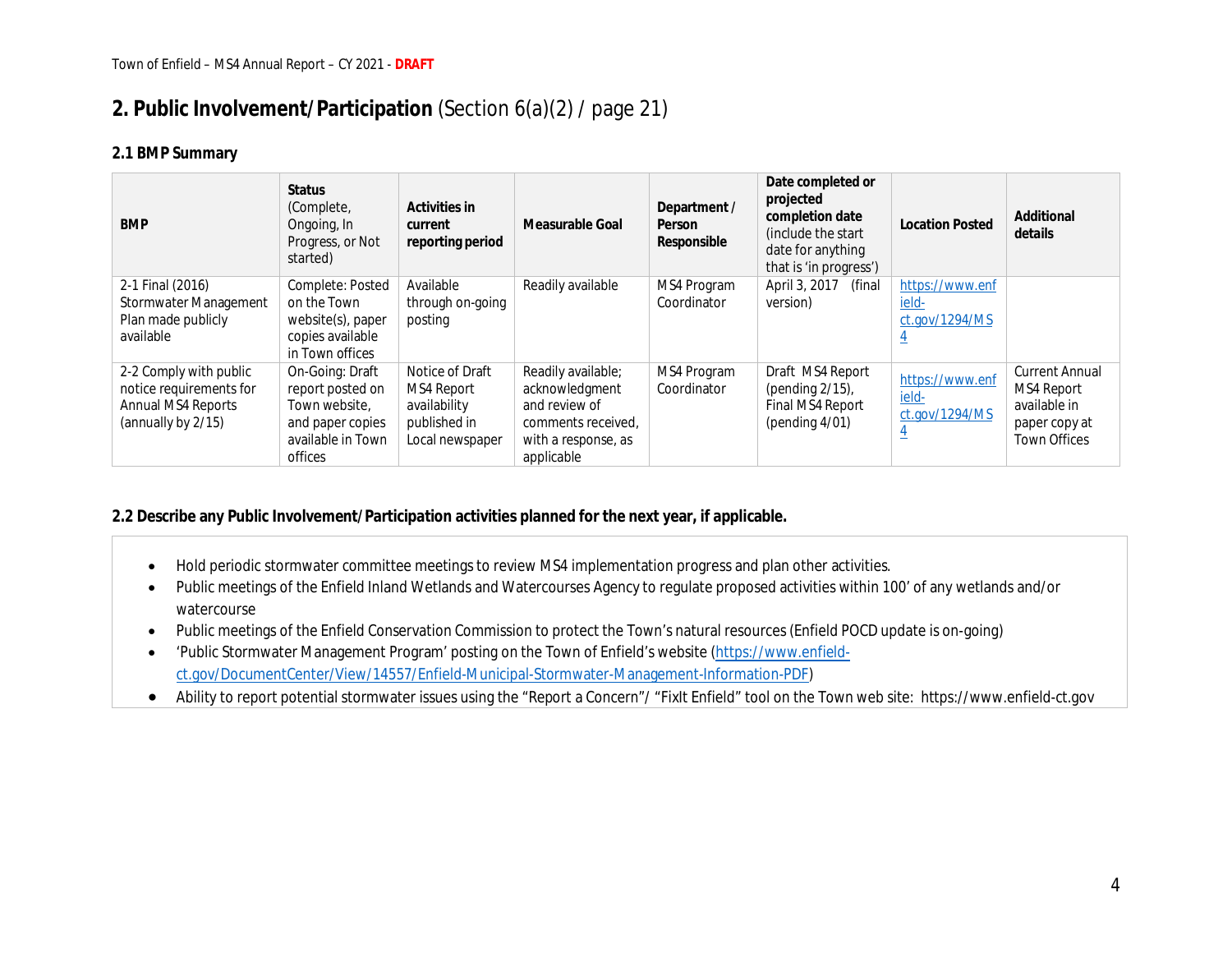# **3. Illicit Discharge Detection and Elimination** (Section 6(*a*)(3) and Appendix B / page 22)

| <b>BMP</b>                                                                                         | <b>Status</b><br>(Complete,<br>Ongoing,<br>$\ln$<br>Progress,<br>or Not<br>started) | Activities in current reporting<br>period                                                                                                              | Measurable Goal                                                                               | Department /<br>Person<br>Responsible                  | Date completed or<br>projected completion<br>date<br>(include the start date<br>for anything that is 'in<br>progress') | <b>Additional details</b>                                                                                                                                                |
|----------------------------------------------------------------------------------------------------|-------------------------------------------------------------------------------------|--------------------------------------------------------------------------------------------------------------------------------------------------------|-----------------------------------------------------------------------------------------------|--------------------------------------------------------|------------------------------------------------------------------------------------------------------------------------|--------------------------------------------------------------------------------------------------------------------------------------------------------------------------|
| 3-1 Develop written IDDE<br>program (Due 7/1/19)                                                   | Complete                                                                            | Reference as needed to guide<br>IDDE legal authority,<br>catchment rankings,<br>screenings, and investigations                                         | Develop written<br>plan of IDDE<br>program                                                    | MS4 Program<br>Coordinator, and<br>Committee           | Completed July 2018                                                                                                    | 'Illicit Discharge Detection<br>and Elimination (IDDE)<br>Program - Town of<br>Enfield'                                                                                  |
| 3-2 Develop list and<br>maps of all MS4<br>stormwater outfalls in<br>priority areas (Due<br>7/1/20 | Complete                                                                            | GIS interactive map available,<br>locates stormwater outfalls,<br>with a field of outfall 'status<br>information'                                      | Assists in<br>prioritization of<br>stormwater<br>outfall/catchment<br>area<br>improvements    | MS4 Program<br>Coordinator, Public<br>Works            | Completed June 30,<br>2021                                                                                             | Summary Table of each<br>outfall inidtcts structural<br>condition, potential for<br>erosion, and if<br>submerged, along with<br>other data                               |
| 3-3 Implement citizen<br>reporting program<br>(Ongoing)                                            | Complete,<br>& Ongoing                                                              | The citizen "Report a<br>Concern" / "Fix It! Enfield" is<br>operational; and includes<br>stormwater-related topics                                     | Number of citizen<br>reports, and<br>response to those<br>reports                             | MS4 Program<br>Coordinator / Town<br>Public Works / IT | Completed July 1, 2016,<br>and ongoing                                                                                 | Citizen Reports addressed<br>in 2021 related to<br>stormwater included 4<br>CBs with clogged inlets<br>(which were cleared), and<br>1 damaged CB (which was<br>replaced) |
| 3-4 Establish legal<br>authority to prohibit<br>illicit discharges (Due<br>7/1/19                  | In progress                                                                         | Town is reviewing draft Illicit<br>Discharge and Illegal<br>Connection Ordinance, with<br>plans to adopt and add to<br><b>Town Ordinances</b>          | Adoption of<br>Ordinance                                                                      | MS4 Program<br>Coordinator/Enfield<br>Planner          | Started July 1, 2017                                                                                                   | Ongoing POCD and Town<br>P&Z Regs and Ordinances<br>updates; 2021-2022<br>(Gorman & York<br>Consultants)                                                                 |
| 3-5 Develop record<br>keeping system for IDDE<br>tracking (Due 7/1/17)                             | Complete,<br>& Ongoing                                                              | The Enfield citizen "Report a<br>Concern" / "Fix It! Enfield"<br>maintains an archive of the f<br>reports, their<br>acknowledgement and<br>resolution. | Response to<br>citizen reports                                                                | MS4 Program<br>Coordinator, Public<br><b>Works</b>     | Completed July 1, 2016,<br>and ongoing                                                                                 | See Section 3.5 for a<br>listing of septic system<br>repairs/replacements in<br>CY 2021                                                                                  |
| 3-6 Address IDDE in<br>areas with pollutants of<br>concern                                         | Completed                                                                           | Identifying areas with high<br>potential for septic system<br>failure.                                                                                 | Mapping areas<br>and actions taken<br>to respond to and<br>address septic<br>system failures. | MS4 Program<br>Coordinator, Town<br>Engineer           | Ongoing, supported by<br>the 'Catchment and<br>Priority Ranking May<br>2021 Report                                     | On-going coordination of<br>septic system status with<br>North Central Health<br>District, as oversight<br>agency                                                        |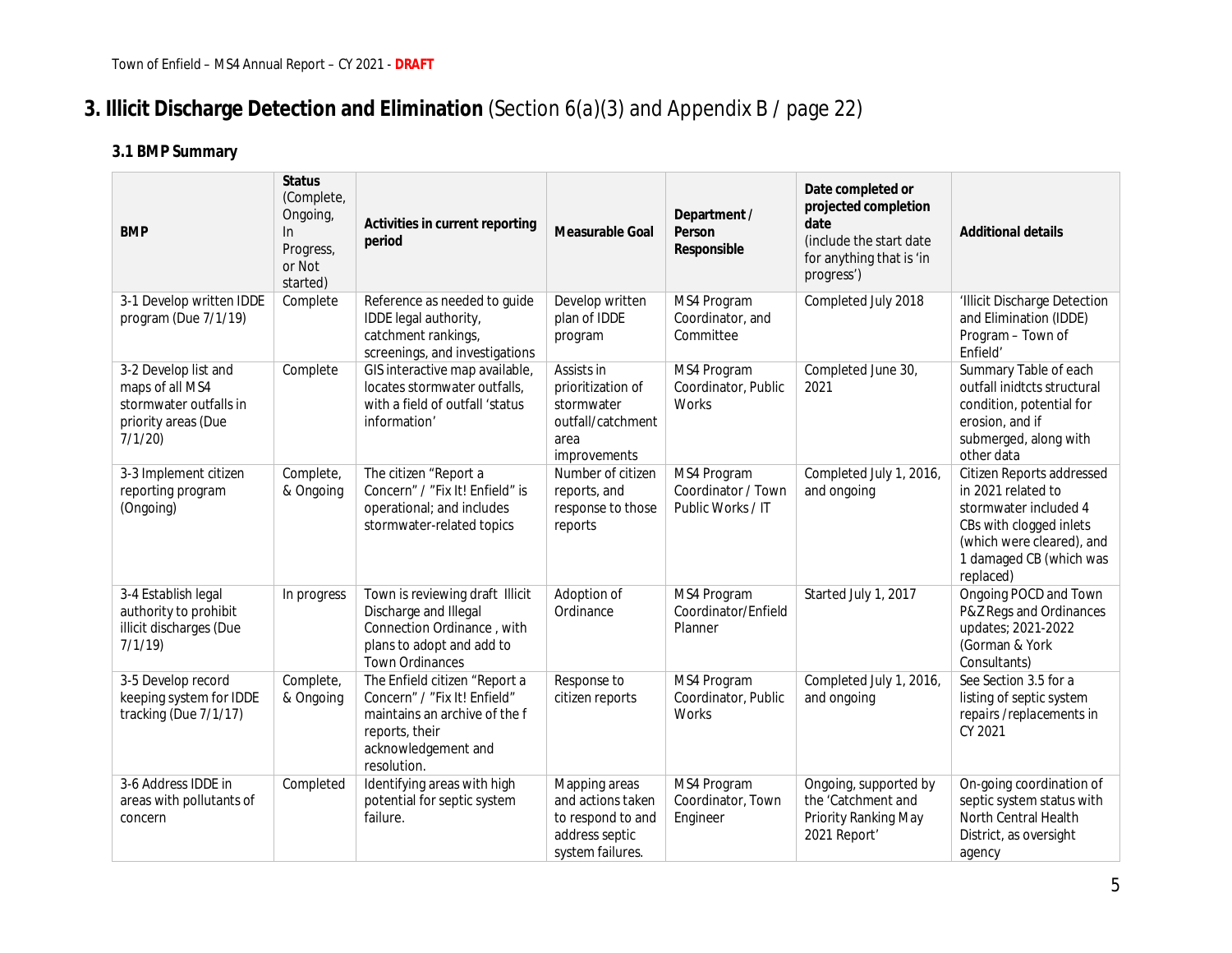**3.2 Describe any IDDE activities planned for the next year, if applicable.**

- The written program will be posted to the Dept. of Public Works webpage and a link listed in next year's Annual Report; will update the written IDDE program as needed throughout the permit term.
- Maintain master IDDE tracking spreadsheet and ensure all employees involved in IDDE program understand the logging process

**3.3 Provide a record of all citizen reports of suspected illicit discharges and other illicit discharges occurring during the reporting period and SSOs occurring during CY 2021 using the following table.** Illicit discharges are any unpermitted discharge to waters of the state that do not consist entirely of stormwater or uncontaminated groundwater except those discharges identified in Section 3(a)(2) of the MS4 general permit when such nonstormwater discharges are not significant contributors of pollution to a discharge from an identified MS4.

| Location               | Date and    | Discharge to  | Estimated  | Known or        | Corrective measures planned and completed (include     | Sampling data   |
|------------------------|-------------|---------------|------------|-----------------|--------------------------------------------------------|-----------------|
| (Lat long/ street      | duration of | MS4 or        | volume     | suspected cause | dates)                                                 | (if applicable) |
| crossing / address and | occurrence  | surface water | discharged | / Responsible   |                                                        |                 |
| receiving water)       |             |               |            | party           |                                                        |                 |
| 241 Hazard Ave.,       | CY 2021     | No            | ΝA         |                 | "Septic System was backing up into building, corrected | NA              |
| Enfield                |             |               |            |                 | with connection of building to public sewer; no        |                 |
|                        |             |               |            |                 | waterways were known to be impacted." (North           |                 |
|                        |             |               |            |                 | Central Health District)                               |                 |
|                        |             |               |            |                 |                                                        |                 |
|                        |             |               |            |                 |                                                        |                 |

**3.4 Provide a summary of actions taken to address septic failures using the table below.**

| Method used to track                                   | Location and nature of structure | Actions taken to respond to and address the | Impacted waterbody or | Dept. / Person                                 |
|--------------------------------------------------------|----------------------------------|---------------------------------------------|-----------------------|------------------------------------------------|
| illicit discharge reports                              | with failing septic systems      | failures                                    | watershed, if known   | responsible                                    |
| Calls to North Central<br>Health District - Sanitarian | See notes in Section 3.5 below   | See notes in Section 3.5 below              | None                  | North Central<br>District Health<br>Department |

**3.5 Briefly describe the method and effectiveness of said method used to track illicit discharge reports.**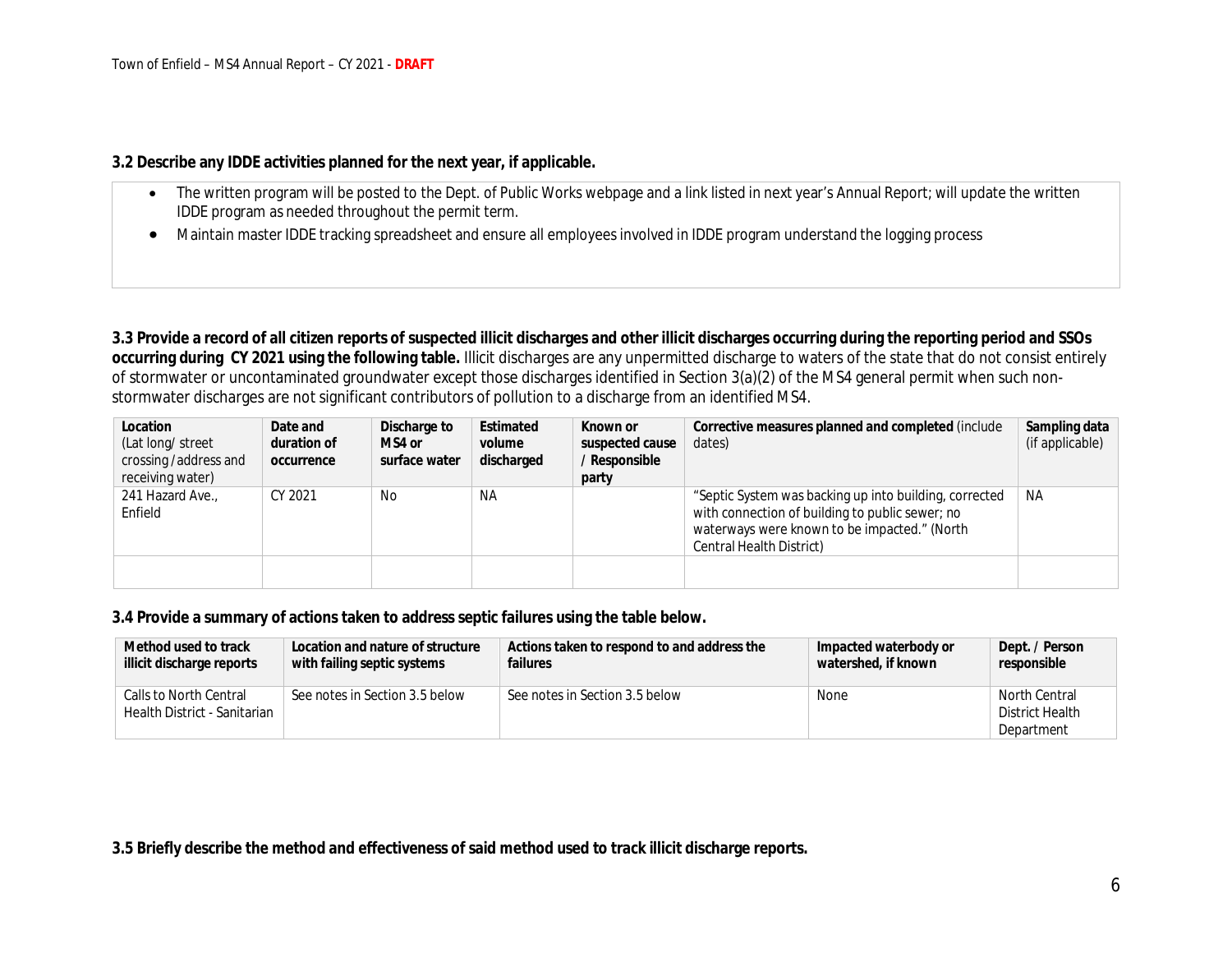North Central Health District – Septic Tank replacements (3 each CY 2021) – no waterways known to be impacted [20 Long Hollow Road, 20 Somers Road, 229 Broad Brook Road] North Central Health District – Leaching Field replacements (3 each in CY 2021) - no waterways known to be impacted [35 Shaker Road, 8 Charnley Road, 39 Mullen Road]

#### **3.6 IDDE reporting metrics**

| <b>Metrics</b>                                                       |                                  |
|----------------------------------------------------------------------|----------------------------------|
| Estimated or actual number of MS4 outfalls                           | 355 each                         |
| Estimated or actual number of interconnections                       | 12 each (CT DOT)                 |
| Outfall mapping complete                                             | 100 %                            |
| Interconnection mapping complete                                     | 50%                              |
| System-wide mapping complete (detailed MS4 infrastructure)           | 80%                              |
| Outfall assessment and priority ranking                              | 100%                             |
| Dry weather screening of all High and Low priority outfalls complete | 355                              |
| Catchment investigations complete                                    | Not started-<br>planned for 2022 |
| Estimated percentage of MS4 catchment area investigated              | %                                |

**3.7 Briefly describe the IDDE training for employees involved in carrying out IDDE tasks including what type of training is provided and how often it is given** (minimum once per year).

- Enfield Stormwater Committee meeting last held July 26, 2021; reviewed outfall mapping data, assessment and priority ranking of catchments, reviewed language of draft IDDE ordinance and means of enforcement, reviewed last annual MS4 Report contents and alignment with goals of the MS4 program, and proposed activities for CY 2022.
- Freshwater Brook Watershed Plan (PL-566) NRCS Study Ongoing
- MS4 Outfall Mapping GIS link:

https://fussandoneill.maps.arcgis.com/apps/webappviewer/index.html?id=3be6d6c68ea44c64b5b9c74b8bc8e9a5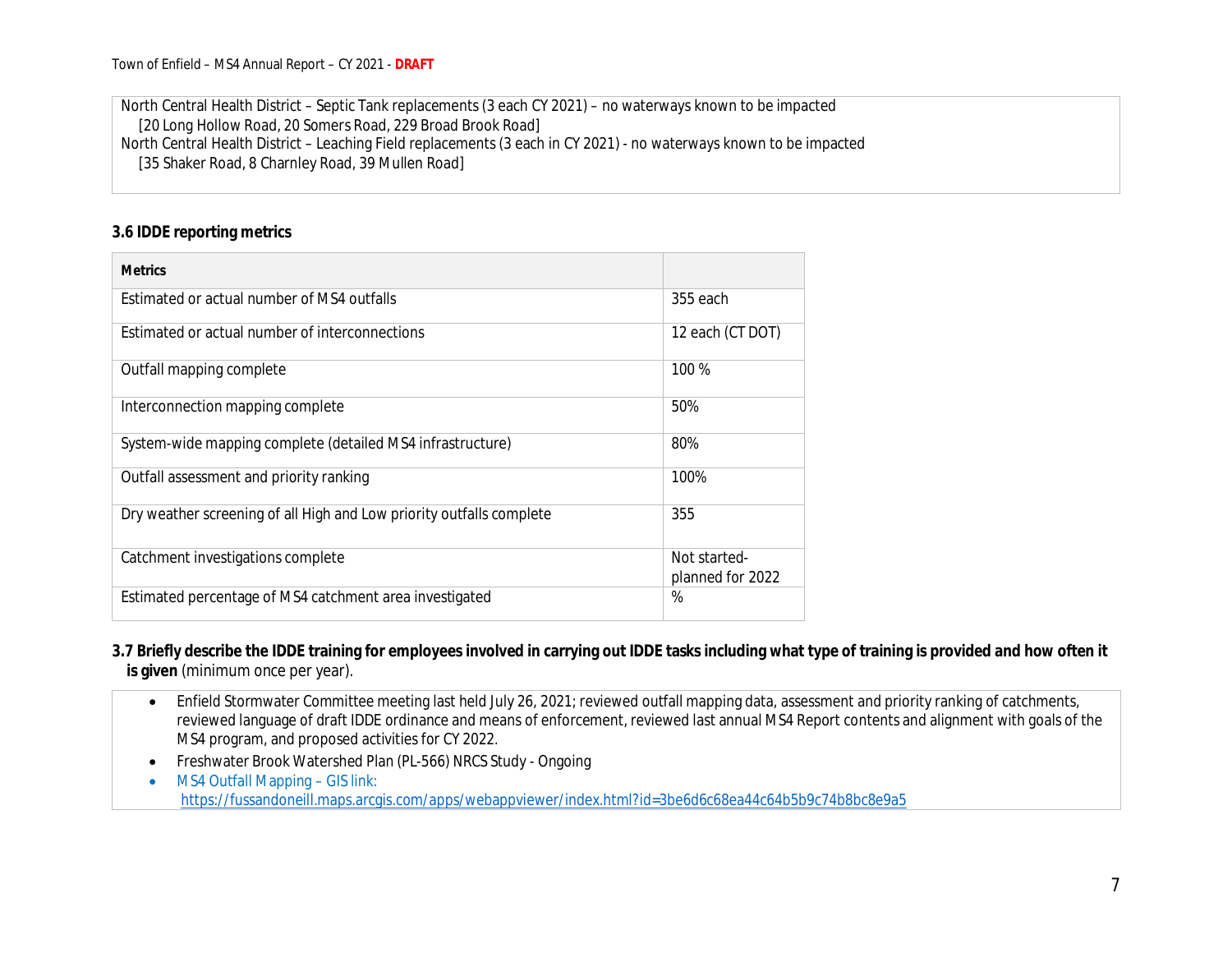# **4. Construction Site Runoff Control** (Section 6(a)(4) / page 25)

| <b>BMP</b>                                                                                                                                                 | <b>Status</b><br>(Complete,<br>Ongoing, In<br>Progress,<br>or Not<br>started) | Activities in current reporting<br>period                                                                                                                                                                                                                 | Measurable Goal                                                                                             | Department / Person<br>Responsible                                                                                                               | Date completed or<br>projected<br>completion date<br>(include the start<br>date for anything<br>that is 'in<br>progress') | <b>Additional details</b>                                                                                                                                                                                    |
|------------------------------------------------------------------------------------------------------------------------------------------------------------|-------------------------------------------------------------------------------|-----------------------------------------------------------------------------------------------------------------------------------------------------------------------------------------------------------------------------------------------------------|-------------------------------------------------------------------------------------------------------------|--------------------------------------------------------------------------------------------------------------------------------------------------|---------------------------------------------------------------------------------------------------------------------------|--------------------------------------------------------------------------------------------------------------------------------------------------------------------------------------------------------------|
| 4-1 Implement, upgrade,<br>and enforce land use<br>regulations or other legal<br>authority to meet<br>requirements of MS4<br>general permit (Due<br>7/1/20 | Ongoing,<br>In-Progress                                                       | Enfield Town Planner, Town<br>Engineer, Zoning Enforcement<br>Officer (ZEO) carry out and<br>enforce the Town's land use<br>regulations, consistent with the<br>requirements of the MS4 Permit<br>for proposed development and<br>redevelopment projects. | Effective in<br>mitigating notices<br>of violations or<br>other deficiencies                                | Enfield Inland<br>Wetlands &<br>Watercourses Agency<br>(IWWA), Enfield Town<br>Planner, Town<br>Engineer, Zoning<br>Enforcement Officer<br>(ZEO) | Ongoing;<br>12/31/2022                                                                                                    | Ongoing Town P&Z<br>Regs and Ordinances<br>updates; 2021-2022<br>(Gorman & York<br>Consultants), includes<br>MS4 requirements cross<br>reference or<br>modifications as<br>necessary                         |
| 4-2 Develop/Implement<br>plan for<br>interdepartmental<br>coordination in site plan<br>review and approval<br>(Ongoing)                                    | Complete,<br>Ongoing                                                          | Enfield Town Planner, Town<br>Engineer coordinate plan<br>reviews, referrals to IWWA as<br>applicable.                                                                                                                                                    | Plan review<br>checklist<br>completed for<br>proposed<br>development and<br>redevelopment<br>projects       | Enfield Town Planner,<br><b>Town Engineer</b>                                                                                                    | Ongoing                                                                                                                   | Enfield's 'Site Plan<br>Review Application' (1)<br>provides a checklist of<br>submission<br>requirements<br>Enfield's 'Subdivision<br>Application' (2) provides<br>a checklist of submission<br>requirements |
| 4-3 Review site plans for<br>stormwater quality<br>concerns (Ongoing)                                                                                      | Complete,<br>Ongoing                                                          | Enfield Town Planner, Town<br>Engineer coordinate plan<br>reviews, referrals to IWWA as<br>applicable                                                                                                                                                     | Plan review<br>checklist<br>completed for<br>proposed<br>development and<br>redevelopment<br>projects       | Enfield Town Planner,<br><b>Town Engineer</b>                                                                                                    | Ongoing                                                                                                                   | Plan review referrals to<br>Enfield IWWA as<br>applicable                                                                                                                                                    |
| 4-4 Conduct site<br>inspections (Ongoing)                                                                                                                  | Complete,<br>Ongoing                                                          | Enfield Town Planner, Town<br>Engineer, Zoning Enforcement<br>Officer (ZEO) carry out and<br>enforcement                                                                                                                                                  | Number of sites<br>inspected.<br>Number of<br>enforcement<br>actions taken.<br>Resolution of<br>violations. | Enfield Town Planner,<br><b>Town Engineer</b>                                                                                                    | Ongoing                                                                                                                   | Town holds pre-<br>construction meetings<br>on-site, to verify S&EC<br>measures have been<br>installed; with periodic<br>check-ins during<br>construction; and at end                                        |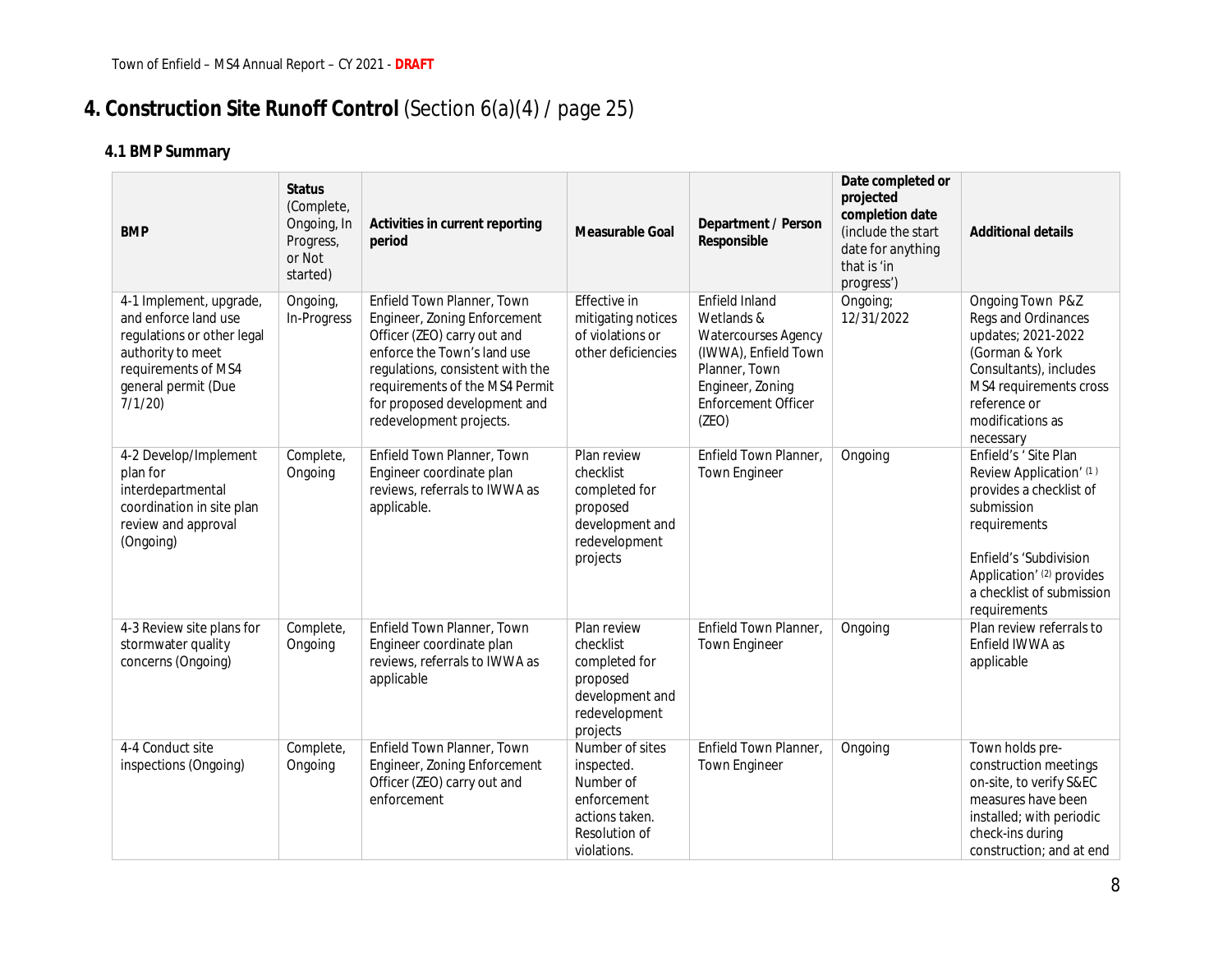|                                                                                                              |                      |                                                                                                                                                           |                                                                                                       |                                                                                                                             |         | of project for plan<br>conformance.                                                                                   |
|--------------------------------------------------------------------------------------------------------------|----------------------|-----------------------------------------------------------------------------------------------------------------------------------------------------------|-------------------------------------------------------------------------------------------------------|-----------------------------------------------------------------------------------------------------------------------------|---------|-----------------------------------------------------------------------------------------------------------------------|
| 4-5 Implement procedure<br>to allow public comment<br>on site development<br>(Ongoing)                       | Complete,<br>Ongoing | Enfield Planning & Zoning<br>Commission (PZ&C), and Enfield<br>Inland Wetlands & Watercourses<br>Agency (IWWA) post upcoming<br>meetings and draft agenda | PZ&C and IWWA<br>upcoming<br>meetings posted<br>on Town website                                       | Enfield Planning &<br>Zoning Commission<br>(PZ&C), and Enfield<br>Inland Wetlands &<br><b>Watercourses Agency</b><br>(IWWA) | Ongoing | PZ&C and IWWA<br><b>Meeting Minutes posted</b>                                                                        |
| 4-6 Implement procedure<br>to notify developers<br>about DEEP construction<br>stormwater permit<br>(Ongoing) | Complete,<br>Ongoing | Enfield Town Planner, Town<br>Engineer coordinate plan<br>reviews, referrals to IWWA as<br>applicable                                                     | Plan review<br>checklist<br>completed for<br>proposed<br>development and<br>redevelopment<br>projects | Enfield Town Planner.<br><b>Town Engineer</b>                                                                               | Ongoing | Plan review comments<br>provided to project<br>developer for follow-up<br>as applicable for<br>regulatory compliance. |

**4.2 Describe any Construction Site Runoff Control activities planned for the next year, if applicable.**

*(1) https://www.enfield-ct.gov/DocumentCenter/View/16057/Application-for-Administrative-Approval?bidId (2) https://www.enfield-ct.gov/DocumentCenter/View/12719/Subdivision-Application-PDF*

- Continue to inform developers / contractors of their potential obligations to register under the DEEP 'Construction Activities General Permit 'and provide a copy of the associated Storm Water Pollution Control Plan with submittal to Enfield for review and approval
- Continue interdepartmental (Planning , PZC and IWWA) review and approval procedures for proposed construction's 'Drainage Design' and 'S&EC Plan'; and review both submittals for consistency with the MS4 Program requirements; integrate revisions into the Plan Compliance Checklist and the PZC & IWWA plan review process, once completed
- Review public comment on plans presented at PZC and IWWA public hearings for their reflection in the final site or subdivision construction applications.
- Continue review of proposed drainage plans for effectiveness in maintaining stormwater quality post- construction; review stormwater management drainage plan design compliance for consistency with the MS4 Program
- Continue review of stormwater management S&EC Plans for effectiveness in maintaining stormwater quality during construction; review stormwater management S&EC Plans compliance for consistency with the MS4 Program
- Review project applicant plans for Wetlands Regulations (adopted April 21, 2020) requirement for integration of one or more Low Impact Development Management Practices for Soil Erosion and Sediment Control and one or more Low Impact Development Management Practices for Stormwater Management
- Continue Town Engineer follow-up on complaints of ineffective S&EC practices during construction; document inspection activities; review opportunities for other pro-active inspection opportunities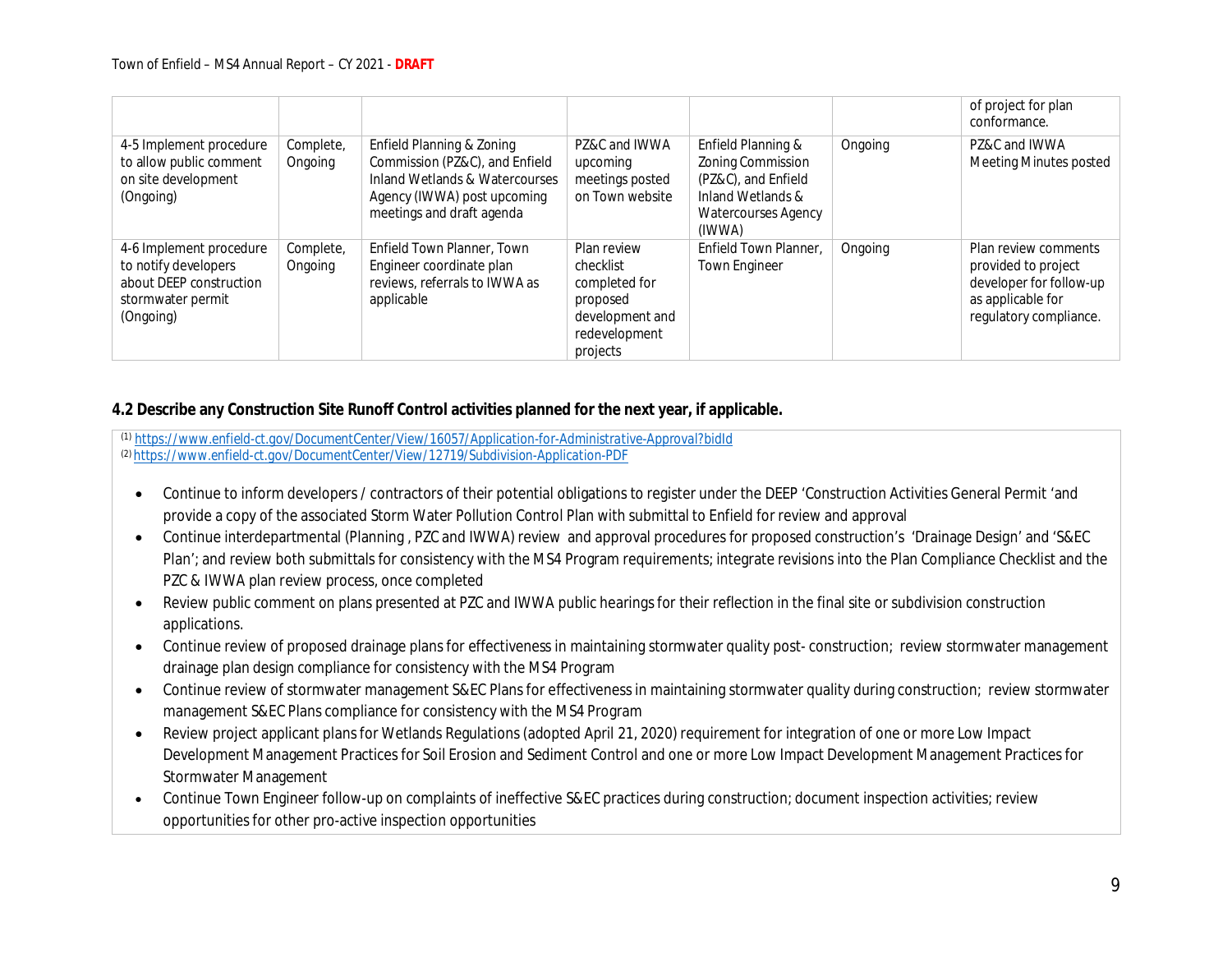# **5. Post-construction Stormwater Management** (Section 6(*a*)(5) / page 27)

| <b>BMP</b>                                                                                                                                             | Status<br>(Complete,<br>Ongoing, In<br>Progress, or<br><b>Not</b><br>started) | Activities in current reporting<br>period                                                                                                                                                                                                                 | Measurable Goal                                                                                                                         | Department /<br>Person<br>Responsible                                                       | Date completed<br>or projected<br>completion date<br>(include the start<br>date for<br>anything that is<br>'in progress') | <b>Additional details</b>                                                                                                                                                         |
|--------------------------------------------------------------------------------------------------------------------------------------------------------|-------------------------------------------------------------------------------|-----------------------------------------------------------------------------------------------------------------------------------------------------------------------------------------------------------------------------------------------------------|-----------------------------------------------------------------------------------------------------------------------------------------|---------------------------------------------------------------------------------------------|---------------------------------------------------------------------------------------------------------------------------|-----------------------------------------------------------------------------------------------------------------------------------------------------------------------------------|
| 5-1 Establish and/or<br>update legal authority<br>and guidelines regarding<br>LID and runoff reduction<br>in site development<br>planning (Due 7/1/22) | Ongoing,<br>In-Progress                                                       | Enfield Town Planner, Town<br>Engineer, Zoning Enforcement<br>Officer (ZEO) carry out and<br>enforce the Town's land use<br>regulations, consistent with the<br>requirements of the MS4 Permit<br>for proposed development and<br>redevelopment projects. | Effective in mitigating<br>notices of violations or<br>other deficiencies                                                               | <b>Enfield Town</b><br>Planner, Town<br>Engineer,<br>Zoning<br>Enforcement<br>Officer (ZEO) | Ongoing,<br>12/31/2022                                                                                                    | Ongoing Town P&Z Regs<br>and Ordinances updates;<br>2021-2022 (Gorman &<br>York Consultants),<br>includes MS4<br>requirements cross<br>reference or modifications<br>as necessary |
| 5-2 Enforce LID/runoff<br>reduction requirements<br>for development and<br>redevelopment projects<br>(Due 7/1/22)                                      | Complete                                                                      | On-going $-$<br>Zoning Regulations amended<br>1/23/2019 to add 'Low Impact<br>Development' definition and<br>requirement; Wetlands<br>Regulations adopted April 21,<br>2020 require integration of LID for<br>SE&C and Stormwater<br>Management.          | Project compliance                                                                                                                      | <b>Enfield Town</b><br>Planner, Town<br>Engineer,<br>Zoning<br>Enforcement<br>Officer (ZEO) | 1/23/2019 and<br>ongoing                                                                                                  |                                                                                                                                                                                   |
| 5-3 Identify retention<br>and detention ponds in<br>priority areas (Due<br>7/1/20                                                                      | Ongoing, In<br>Progress                                                       | Ponds listed and identified, not yet<br>prioritized                                                                                                                                                                                                       | Complete pond<br>prioritization with site<br>visits ato review pond<br>conditions, with a<br>summary of their<br>status/recommendations | <b>Enfield Town</b><br>Planner, Town<br>Engineer, MS4<br>Program<br>Coordinator             | 7/1/2017 and<br>ongoing                                                                                                   |                                                                                                                                                                                   |
| 5-4 Implement long-<br>term maintenance plan<br>for stormwater basins<br>and treatment<br>structures (Ongoing)                                         | Ongoing, In<br>Progress                                                       | Follow up on pond conditions<br>status/recommendations with<br>prioritization of maintenance<br>needs, scope of work / costs.                                                                                                                             | Develop Action Plans for<br>pond maintenance                                                                                            | <b>Enfield Town</b><br>Planner, Town<br>Engineer, MS4<br>Program<br>Coordinator             | 7/1/2017 and<br>ongoing                                                                                                   |                                                                                                                                                                                   |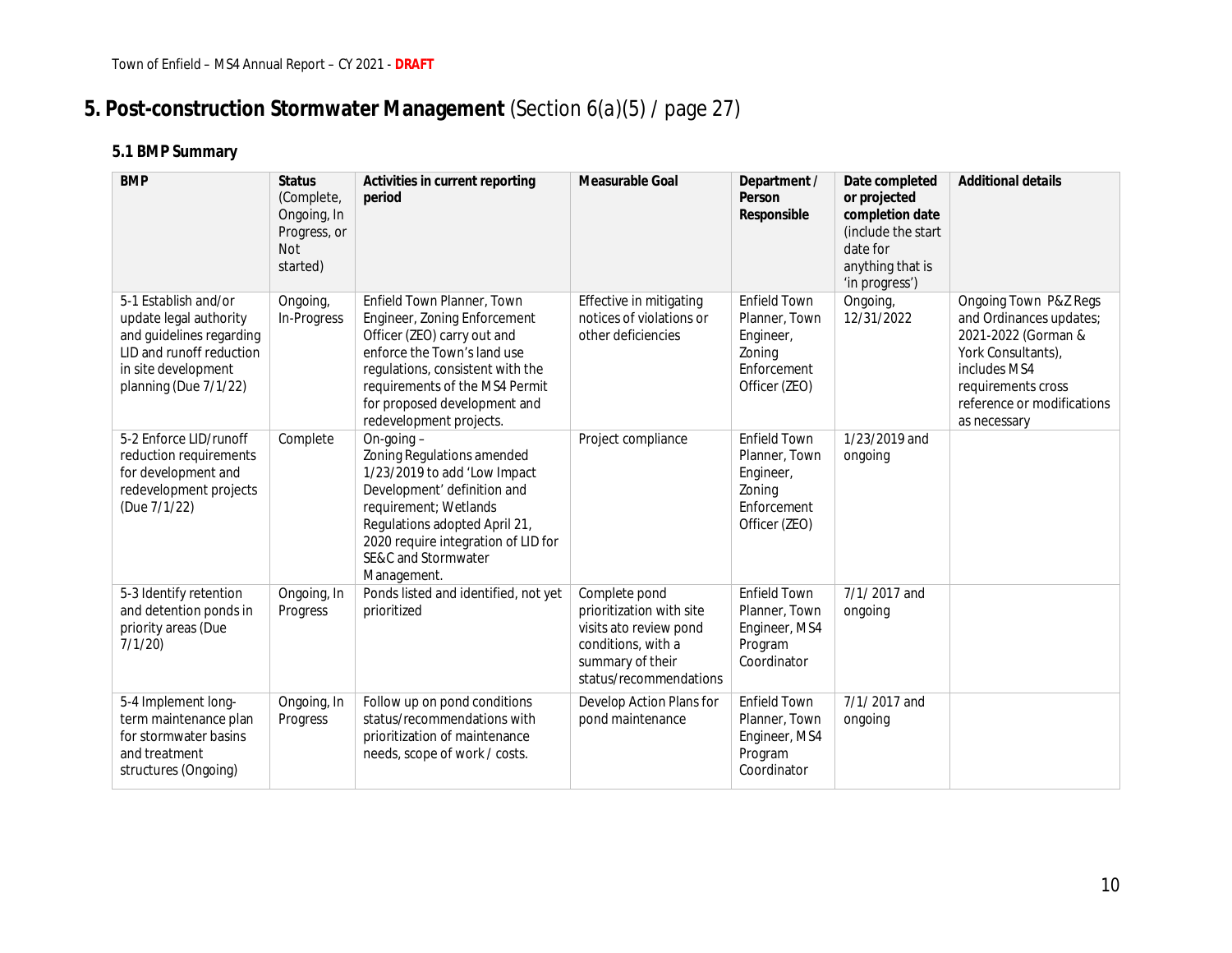| 5-5 DCIA mapping (Due<br>7/1/20)                                                   | Complete | Utilize results of DCIA Mapping to<br>prioritize disconnections of<br>directly connected imprervious<br>areas on Town parcels and site<br>redevelopment projects. | Number of site /<br>acreages with DCIA<br>reductions                                                                                                                | Enfield Town<br>Planner, Town<br>Engineer, MS4<br>Program<br>Coordinator | 7/1/2017 and<br>ongoing |  |
|------------------------------------------------------------------------------------|----------|-------------------------------------------------------------------------------------------------------------------------------------------------------------------|---------------------------------------------------------------------------------------------------------------------------------------------------------------------|--------------------------------------------------------------------------|-------------------------|--|
| 5-6 Address post-<br>construction issues in<br>areas with pollutants of<br>concern |          | Address erosion and sediment<br>problems noted during final<br>project inspections and pond<br>inspections (Item 5-3 above)                                       | Mitigation in identified<br>areas of pollutant<br>concerns, with<br>prioritization on bacteria<br>sources in Scantic River<br>and Buckhorn Brook<br>catchment areas | Enfield Town<br>Planner, Town<br>Engineer, MS4<br>Program<br>Coordinator | 7/1/2017 and<br>ongoing |  |

**5.2 Describe any Post-Construction Stormwater Management activities planned for the next year, if applicable.**

- IWWA Wetland and Zoning Regulations to establish legal authority and guidelines regarding low impact development (LID) in new development and redevelopment projects. (Reference NEMO's 'Developing a Sustainable Community")
- Review retention and detention ponds status (as privately owned or Town owned and responsible); review pond functionality status, determine if maintenance needed, and follow up as necessary.

### **5.3 Post-Construction Stormwater Management reporting metrics**

For details on this requirement, visit https://nemo.uconn.edu/ms4/tasks/post-construction.htm. Scroll down to the DCIA section.

| <b>Metrics</b>                                                                   |                                                  |
|----------------------------------------------------------------------------------|--------------------------------------------------|
| Baseline (based on 5/19/2020 Analysis) Directly Connected Impervious Area (DCIA) | 1602 acres                                       |
| DCIA disconnected (redevelopment plus retrofits)                                 | $0/2.14$ acres total                             |
| Retrofit projects completed                                                      | 2 each                                           |
| DCIA disconnected                                                                | 0% this year / 0.13% total since 2012 (2017)     |
| Estimated cost of retrofits                                                      | \$ Not determined (part of larger roads project) |
| Detention or retention ponds identified                                          | 0 this year /12 total                            |

**5.4 Briefly describe the method to be used to determine baseline DCIA.**

The Baseline DCIA was calculated using CT DEEP's local basins mapping, and the Sutherland Equations from EPA.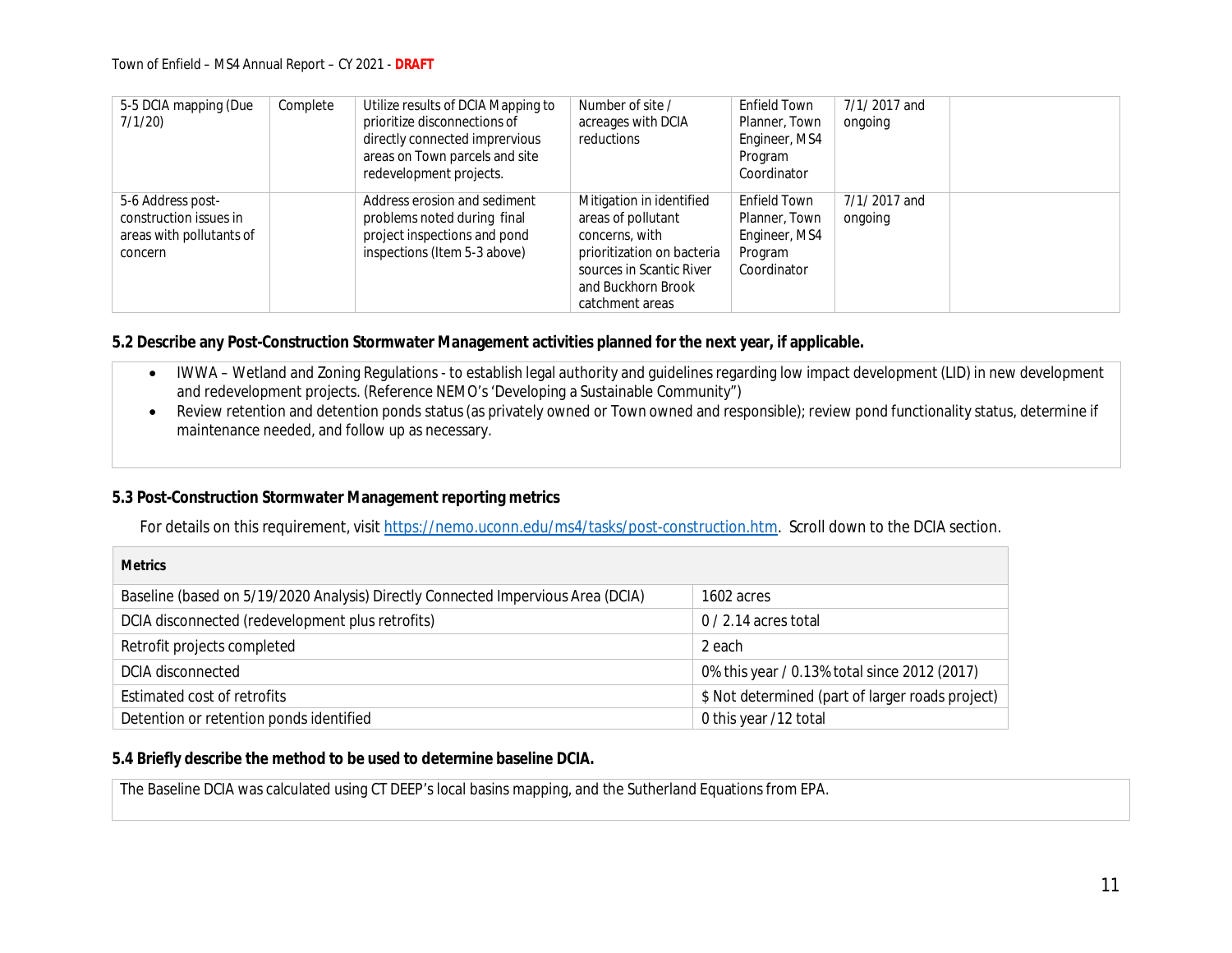# **6. Pollution Prevention/Good Housekeeping** (Section 6(*a*)(6) / page 31)

| <b>BMP</b>                                                                               | <b>Status</b><br>(Complete,<br>Ongoing, In<br>Progress,<br>or Not<br>started) | Activities in current reporting<br>period                                                                                                                                                                                      | Measurable Goal                                                                                           | Department /<br>Person Responsible                                                                  | Date completed<br>or projected<br>completion date<br>(include the start<br>date for anything<br>that is 'in<br>progress') | <b>Additional details</b>                                                                                                                                                                       |
|------------------------------------------------------------------------------------------|-------------------------------------------------------------------------------|--------------------------------------------------------------------------------------------------------------------------------------------------------------------------------------------------------------------------------|-----------------------------------------------------------------------------------------------------------|-----------------------------------------------------------------------------------------------------|---------------------------------------------------------------------------------------------------------------------------|-------------------------------------------------------------------------------------------------------------------------------------------------------------------------------------------------|
| 6-1 Develop/implement<br>formal employee training<br>program (Ongoing)                   | Ongoing                                                                       | MS4 Stormwater Committee<br>training - July 20, 2021<br>Enfield DPW SWPPP & SPC training<br>- November 17, 2021                                                                                                                | Dates of training,<br>names of those<br>trained, topics<br>reviewed                                       | MS4 Program<br>Coordinator, Town<br>Public Works, Town<br>Engineer, Town<br>Building and<br>Grounds | Annually                                                                                                                  | Power point presentation,<br>and attendance sign-in<br>sheet (available upon<br>request)                                                                                                        |
| 6-2 Implement MS4<br>property and operations<br>maintenance (Ongoing)                    | Ongoing                                                                       | Town properties are managed with<br>pollution prevention practices, to<br>mitigate releases form chemical<br>storage, to minimize use of<br>fertilizers, and manage parks to<br>control pet waste and waterfowl                | Property<br>evaluations<br>consistency with<br>minimizing<br>discharge of<br>pollutants from the<br>sites | MS4 Program<br>Coordinator, Town<br>Public Works, Town<br>Engineer, Town<br>Building and<br>Grounds |                                                                                                                           | Monthly inspections of<br>Enfield owned sites with<br><b>Stormwater Pollution</b><br>Prevention Plans (SWPPP)<br>and/or with Spill Prevention<br>Control and<br>Countermeasures (SPCC)<br>Plans |
| 6-3 Implement<br>coordination with<br>interconnected MS4s                                | Ongoing                                                                       | CT DOT stormwater system added<br>to Town's GIS mapping of<br>Stormwater system - July 2020;<br>identifying interconnections,<br>managed on a project basis.                                                                   | Functioning<br>stormwater system                                                                          | MS4 Program<br>Coordinator, Town<br>Public Works, Town<br>Engineer                                  |                                                                                                                           | Refer to GIS Mapping Link in<br>Section 3.7 above                                                                                                                                               |
| 6-4 Develop/implement<br>program to control other<br>sources of pollutants to<br>the MS4 | Ongoing                                                                       | Identify polluting activities from<br>reporting through Click-It/FixIt, or<br>call of an illicit discharge, review of<br>catch basin contents during bi-<br>annual cleaning; and follow up to<br>cease and remedy the activity | Adequate response<br>to reported<br>polluting activities                                                  | MS4 Program<br>Coordinator, Town<br>Public Works, Town<br>Engineer                                  |                                                                                                                           |                                                                                                                                                                                                 |
| 6-5 Evaluate additional<br>measures for discharges<br>to impaired waters*                | Ongoing                                                                       | Mitigation in identified areas of<br>pollutant concerns, with<br>prioritization on bacteria sources in<br>Scantic River and Buckhorn Brook<br>catchment areas, within Enfield                                                  | Compare bacteria<br>levels at<br>interconnection<br>with Somers, and<br>downstream results<br>in Enfield  | MS4 Program<br>Coordinator,                                                                         |                                                                                                                           | Coordinate with Scantic<br><b>River Watershed Association</b><br>Scantic River monitoring<br>program to collect data                                                                            |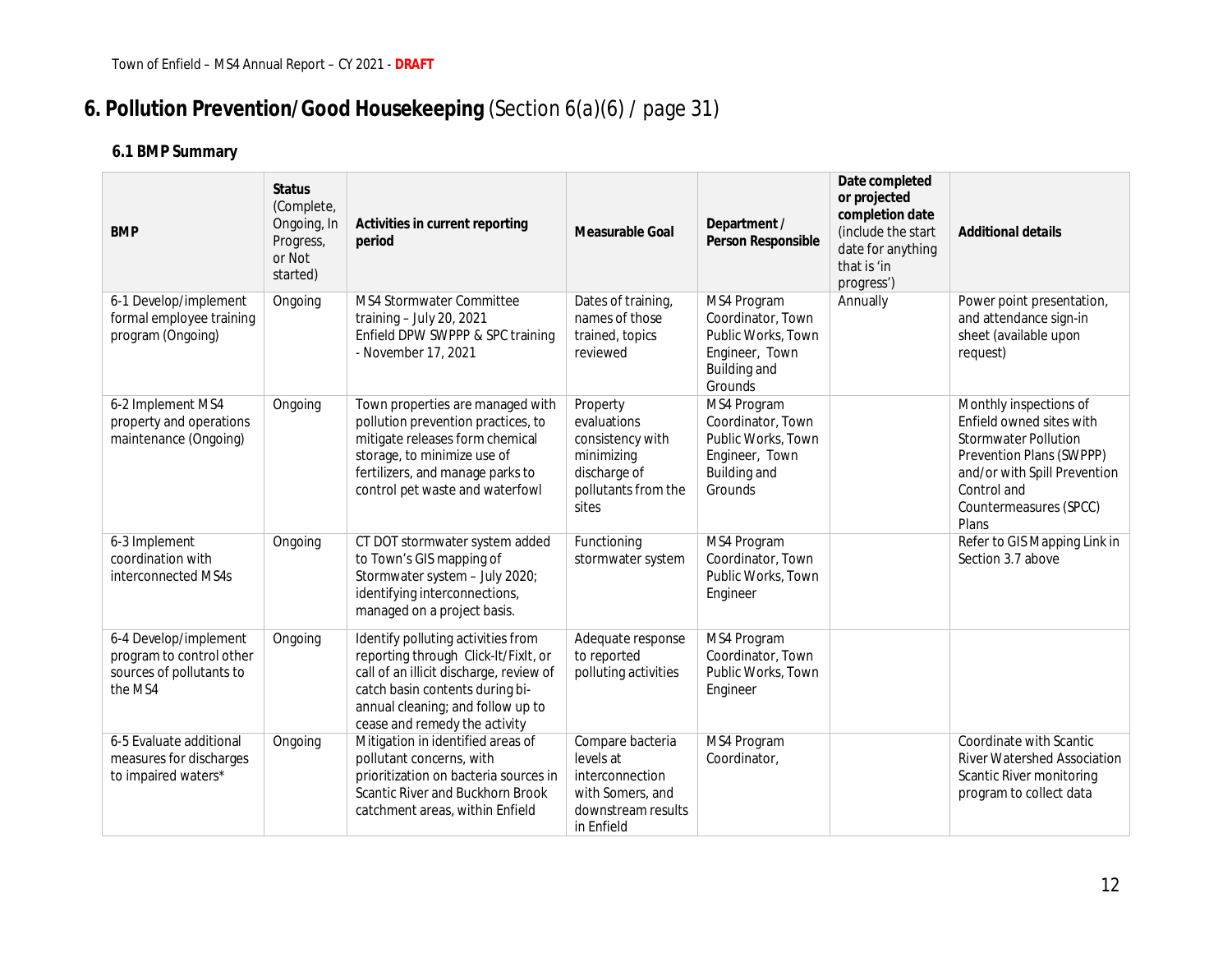| 6-6 Track projects that<br>disconnect DCIA<br>(Ongoing)                                  | Ongoing                                          | Annually track total acreage of<br>DCIA that is disconnected as a<br>result of redevelopment or<br>retrofits                          | Identify projects as<br>likely candidates for<br>DEICA or retrofit<br>projects            | MS4 Program<br>Coordinator, Town<br>Public Works, Town<br>Engineer                     |                                                                                                                                                                            |
|------------------------------------------------------------------------------------------|--------------------------------------------------|---------------------------------------------------------------------------------------------------------------------------------------|-------------------------------------------------------------------------------------------|----------------------------------------------------------------------------------------|----------------------------------------------------------------------------------------------------------------------------------------------------------------------------|
| 6-7 Implement<br>infrastructure<br>repair/rehab program<br>(Due 7/1/21)                  | Ongoing                                          | Repair, rehabilitate, or retrofit MS4<br>infrastructure (e.g., conveyances,<br>structures, outfalls) as needed in a<br>timely manner. | Repairs/retrofits<br>completed.                                                           | Town Public Works,<br><b>Water Pollution</b><br>Control, MS4<br>Program<br>Coordinator |                                                                                                                                                                            |
| 6-8 Develop/implement<br>plan to identify/prioritize<br>retrofit projects (Due<br>7/1/20 | In-<br>Progress,<br>to be<br>completed<br>2022   | Develop retrofit plan and list of<br>priority sites in 2022                                                                           | Records of retrofit<br>high priority sites                                                | MS4 Program<br>Coordinator, Town<br>Public Works, Town<br>Engineer, Town<br>Planner    | Evaluate runoff reduction<br>measures such as<br>permeable pavement or<br>other measures at specific<br>Town owned sites                                                   |
| 6-9 Implement retrofit<br>projects to disconnect<br>2% of DCIA (Due 7/1/22)              | $In-$<br>Progress,<br>to be<br>completed<br>2022 | Develop schedule to implement<br>retrofit plans, identifying high<br>priority locations for initial funding<br>in 2022                | Records of retrofit<br>implementation                                                     | MS4 Program<br>Coordinator, Town<br>Public Works, Town<br>Engineer, Town<br>Planner    |                                                                                                                                                                            |
| 6-10 Develop/implement<br>street sweeping program<br>(Ongoing)                           | Ongoing                                          | Continue to annually sweep all<br>municipally-owned or -operated<br>streets and Town owned parking<br>lots, in the spring             | <b>Tracking collected</b><br>materials                                                    | MS4 Program<br>Coordinator, Town<br><b>Public Works</b>                                | Observe street side<br>sweepings for potential<br>pollutants and track findings                                                                                            |
| 6-11 Develop/implement<br>catch basin cleaning<br>program (Ongoing)                      | Ongoing                                          | Continue to annually clean 50% of<br>the ~5,000 catch basins sumps on<br>Town roads and properties                                    | <b>Tracking collected</b><br>materials                                                    | MS4 Program<br>Coordinator, Town<br>Public Works                                       | Observe sump debris for<br>potential pollutants and<br>track findings<br>Areas sensitive to erosion<br>(Shaker Lake and Crescent<br>Lake) have annual CB sump<br>cleanings |
| 6-12 Develop/implement<br>snow management<br>practices (Due 7/1/18)                      | Ongoing                                          | Continue to implement practices<br>for managed deicing material<br>applications, as needed                                            | Limiting Salt use;<br>calibration of<br>salting units<br>completed annually<br>(November) | MS4 Program<br>Coordinator, Town<br><b>Public Works</b>                                |                                                                                                                                                                            |

**6.2 Describe any Pollution Prevention/Good Housekeeping activities planned for the next year, if applicable.**

Capital Improvement plans include relocation of Building and Grounds faciltiy to the Public Works Highway Department site, within the next few years, to consolidate activities.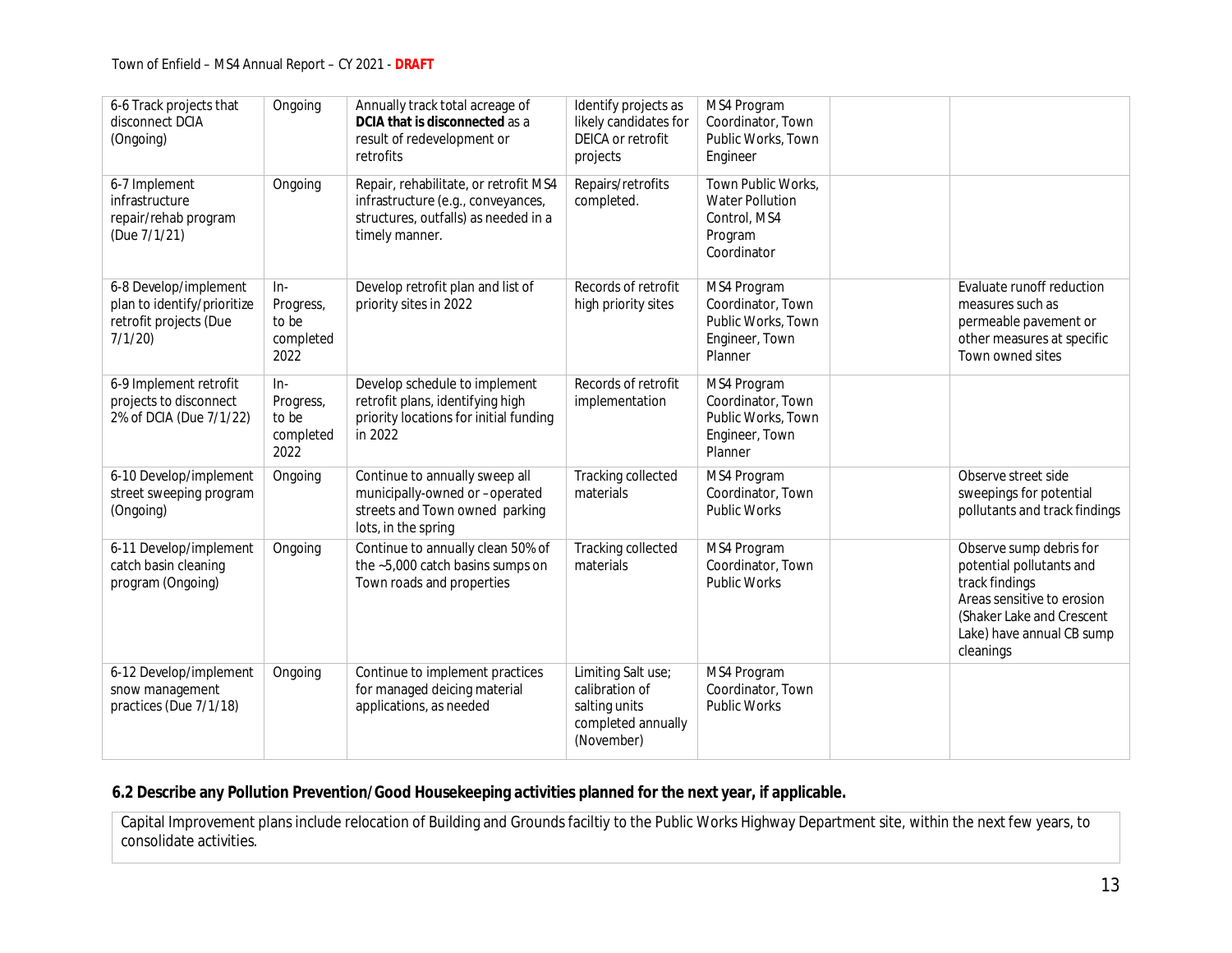### **6.3 Pollution Prevention/ Good Housekeeping reporting metrics**

| <b>Metrics</b>                                                                                                              |                                                  |
|-----------------------------------------------------------------------------------------------------------------------------|--------------------------------------------------|
| Employee training provided for key staff                                                                                    | (Yes) 11/8/2021                                  |
| Street sweeping                                                                                                             |                                                  |
|                                                                                                                             |                                                  |
| Curb miles swept                                                                                                            | 182.5 miles (of 329 miles - one<br>side of road) |
| Volume (or mass) of material collected                                                                                      | A portion of 272 tons                            |
| Catch basin cleaning                                                                                                        |                                                  |
| Total catch basins in priority areas (value will be less than or equal to total catch<br>basins town or institution-wide)   | $-3,500$                                         |
| Total catch basins town- (or institution-) wide                                                                             | ~6,141 (some DOT owned)                          |
| Catch basins inspected                                                                                                      | 2,500                                            |
| Catch basins cleaned                                                                                                        | 2,500                                            |
| Volume (or mass) of material removed from all catch basins                                                                  | 271 tons                                         |
| Volume removed from catch basins to impaired waters (if known)                                                              | A portion of 272 tons                            |
| Snow management                                                                                                             |                                                  |
| Type(s) of deicing material used                                                                                            | Mg Cl-liquid                                     |
| Total amount of each deicing material applied                                                                               | 6,150 lbs                                        |
| Type(s) of deicing equipment used                                                                                           | CaCl - solid (salt)                              |
| Lane-miles treated (A lane-mile is a mile of roadway in a single driving lane)                                              | 21,168 miles                                     |
| Snow disposal location                                                                                                      | Where plowed, Brainard Park                      |
| Staff training provided on application methods & equipment                                                                  | (Yes) 11/8/2021                                  |
| Municipal turf management program actions (for permittee properties in basins with N/P<br>impairments)                      |                                                  |
| Reduction in application of fertilizers (since start of permit)                                                             | (Limited use) lbs or %                           |
| Reduction in turf area (since start of permit)                                                                              | acres                                            |
| Lands with high potential to contribute bacteria (dog parks, parks with open water, & sites<br>with failing septic systems) |                                                  |
| Cost of mitigation actions/retrofits                                                                                        | \$ Not determined                                |

#### **6.4 Catch basin cleaning program**

**Provide any updates or modifications to your catch basin cleaning program.**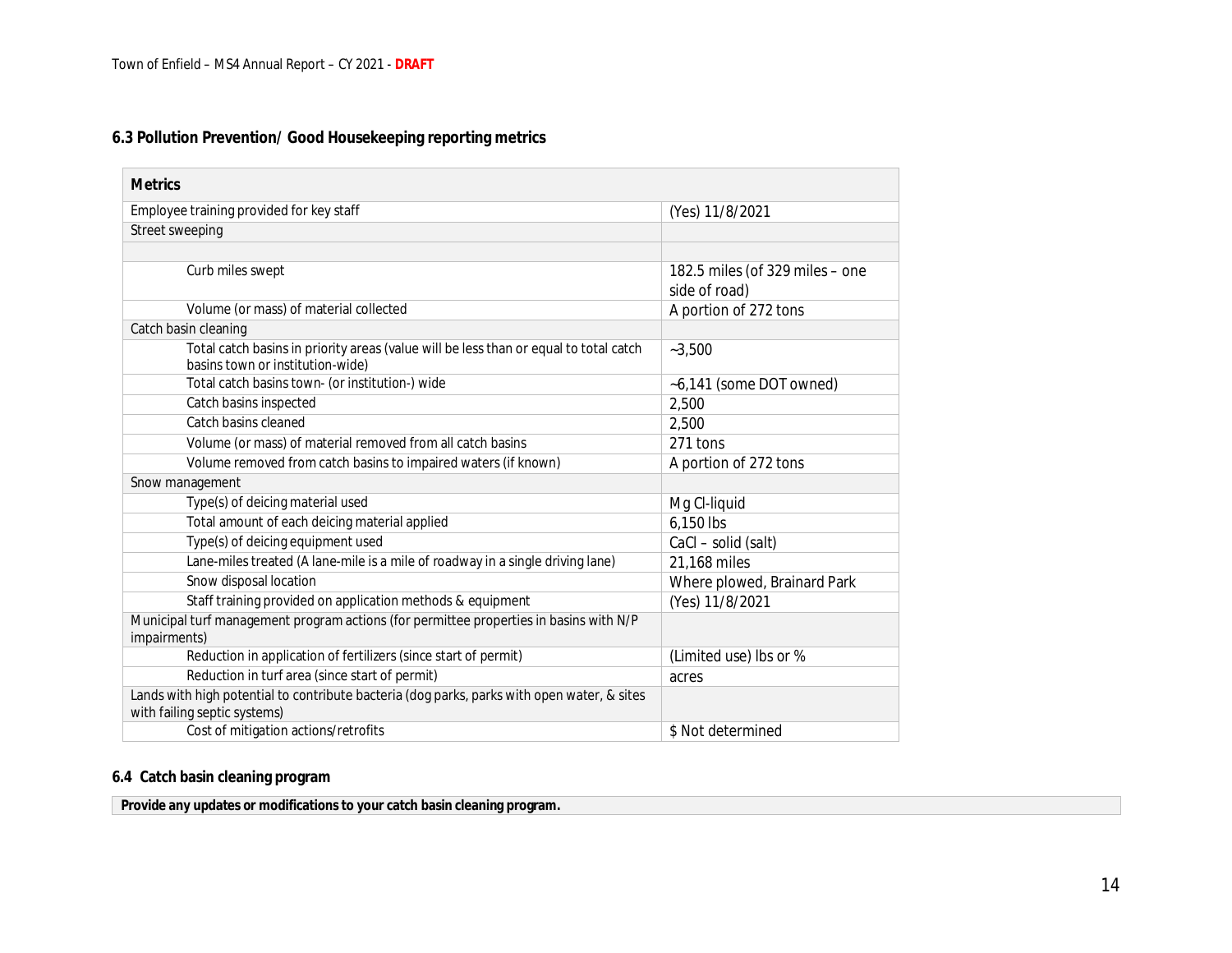Catch Basin Cleaning will consist of removing dirt, refuse and other debris from the catch basin, the gutter mouth of curb inlets and properly disposing of materials removed. This will involve removing the basin grate, cleaning the sides and bottom of the sump. Each basin should be thoroughly cleaned of sand, silt and debris from the sump through the use of a vacuum truck, other mechanical means, or by hand if necessary.

- Clean and remove grate, remove all material in basin including sticks, dirt, refuse and other debris using minimal amounts of water.
- While cleaning, observe condition of basin for undermining, cracked or broken frames, plugged or broken pipe connections or any suspicious pipe inlets. Record and report as observed.
- Upon completion of cleaning, replace grate securely.

#### **6.5 Retrofit program**

**Briefly describe the Retrofit Program identification and prioritization process, the projects selected for implementation, the rationale for the selection of those projects and the total DCIA to be disconnected upon completion of each project. (Due 7/1/20)**

During CY 2022, a planning-level assessment of potential stormwater retrofit at Town owned sites will be conducted; where low-impact development (LID), green infrastructure (GI), and/or runoff reduction could be implemented, also addressing disconnection of Directly Connected Impervious Areas (DCIA) , and ranking potential projects, to enable the Town to meet its DCIA reduction goals.

**Describe plans for continuing the Retrofit program and how to achieve a goal of 1% DCIA disconnection annually in future years. (Due 7/1/22)**

During CY 2022, the Retrofit Program will include a prioritization schedule for identified projects.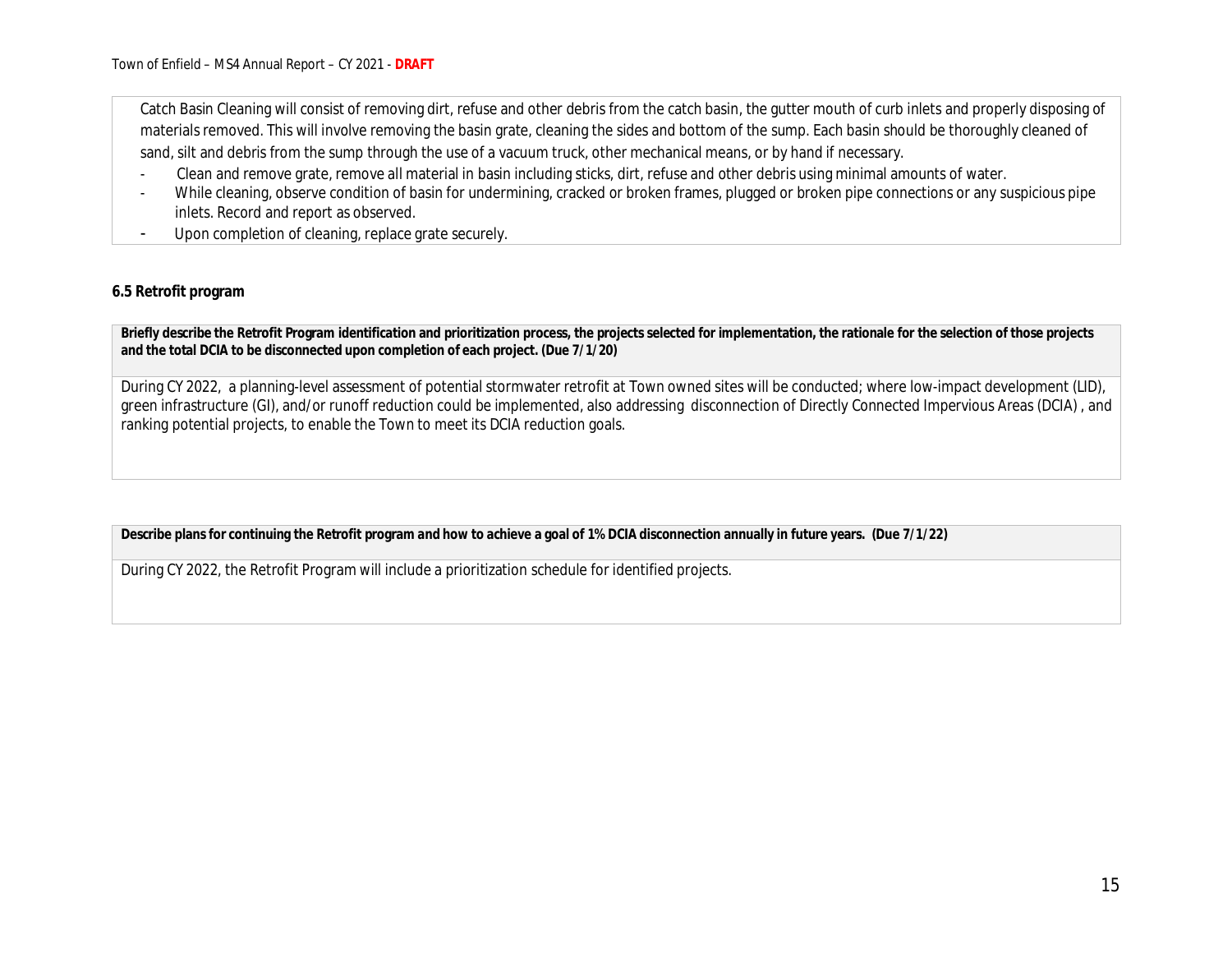### **Part II: Impaired waters investigation and monitoring**

## **1. Impaired waters investigation and monitoring program**

For details on this requirement, visit https://nemo.uconn.edu/ms4/tasks/monitoring.htm. Refer to the yellow column of the Monitoring comparison chart and the Impaired waters monitoring flowchart.

**1.1 Indicate which stormwater pollutant(s) of concern occur(s) in your municipality or institution.** This data is available on the MS4 map viewer: http://s.uconn.edu/ctms4map.

| Nitrogen/ Phosphorus [ | Bacteria X | Mercury | Other | Pollutant | 0f |
|------------------------|------------|---------|-------|-----------|----|
| Concern                |            |         |       |           |    |

#### **1.2 Describe program status**

**Discuss 1) the status of monitoring work completed, 2) a summary of the results and any notable findings, and 3) any changes to the Stormwater Management Plan based on monitoring results.**

E-coli (bacteria) is pollutant of concern in the Scantic River and Buckhorn Brook waterways. Samples of stormwater outfall discharge flows identified during the dry-weather outfall investigations (from a trickle, to low and moderate flows) were analyzed for e-coli levels. Of the total 54 outfalls with discharge sample collection, exactly 4 each had e-coli results greater than 410 colonies / 100 ml. The Town received notificaion and followed up to investigate potential pollutant sources (See Section 3 below) No changes to the Stormwater Management Plan were made as a result of these findings.

## **2. Screening data for outfalls to impaired waterbodies**(Section 6(i)(1) / page 41)

#### **2.1 Screening data**

Complete the table below to report data for any wet weather sampling completed for MS4 outfalls that discharge directly to a stormwater impaired waterbody during the reporting period. For details on this requirement, visit www.nemo.uconn.edu/ms4/tasks/monitoring.htm. Refer to the yellow column of the Monitoring comparison chart and the Impaired waters monitoring flowchart.

Each Annual Report will add on to the previous year's data showing a cumulative list of sampling data. **You may also attach an excel spreadsheet with the same data rather than copying it into this table**. If you do attach a spreadsheet, please write "See Attachment" below.

#### **Note: Wet Weather sampling has not yet been authorized/funded.**

| Outfall ID | Latitude /<br>Longitude | Sample<br>date | Parameter<br>(Nitrogen,<br>Phosphorus,<br>Bacteria, or Other<br>pollutant of<br>concern) | Results | Name of<br>Laboratory (if<br>used) | Follow-up required? * |
|------------|-------------------------|----------------|------------------------------------------------------------------------------------------|---------|------------------------------------|-----------------------|
|            |                         |                |                                                                                          |         |                                    |                       |
|            |                         |                |                                                                                          |         |                                    |                       |
|            |                         |                |                                                                                          |         |                                    |                       |

Follow-up investigation required (last column) if the following pollutant thresholds are exceeded: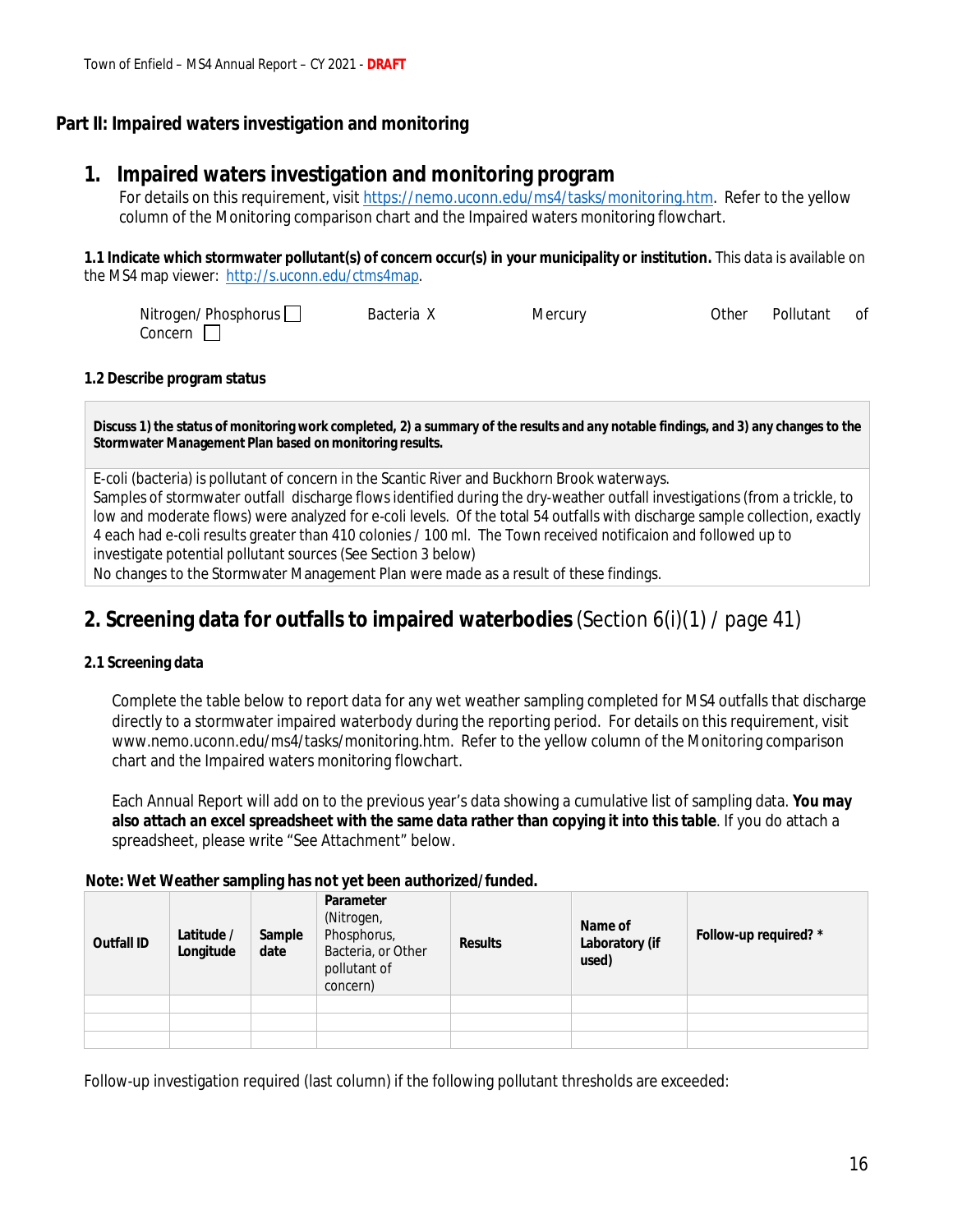| Pollutant of concern        | Pollutant threshold                                                                                                                                                          |  |  |  |  |  |
|-----------------------------|------------------------------------------------------------------------------------------------------------------------------------------------------------------------------|--|--|--|--|--|
| Nitrogen                    | Total $N > 2.5$ mg/l                                                                                                                                                         |  |  |  |  |  |
| Phosphorus                  | Total $P > 0.3$ mg/l                                                                                                                                                         |  |  |  |  |  |
| Bacteria (fresh waterbody)  | E. coli > 235 col/100ml for swimming areas or 410 col/100ml for all others<br>$\bullet$<br>Total Coliform $>$ 500 col/100ml                                                  |  |  |  |  |  |
| Bacteria (salt waterbody)   | Fecal Coliform $> 31$ col/100ml for Class SA and $> 260$ col/100ml for Class SB<br>$\bullet$<br>Enterococci > 104 col/100ml for swimming areas or 500 col/100 for all others |  |  |  |  |  |
| Other pollutants of concern | Sample turbidity is 5 NTU > in-stream sample                                                                                                                                 |  |  |  |  |  |

## **3. Follow-up investigations** (Section 6(i)(1)(D) / page 43)

Provide the following information for outfalls exceeding the pollutant threshold (dry weather monitoring where a flow was identified).

| Outfall ID | Status of drainage area investigation                                   | Control measure to address impairment       |
|------------|-------------------------------------------------------------------------|---------------------------------------------|
| BB-08      | Buckhorn Brook (Dec 4, 2017) e-coli at 1,860 cols/100mls                | Follow up (verify if failed septic in area) |
| BO-03      | Bowyens Brook (Aug 7, 2018) e-coli at 650 cols/100mls                   | Follow up                                   |
| $CT-02$    | Connecticut River (Aug. 7, 2018) e-coli at 24,200 cols/100mls           | Follow up                                   |
| FB-06      | Tributary to Freshwater Brook (Aug 21, 2018) e-coli at 1,260 cols/100ml | Follow up                                   |

## **4. Prioritized outfall monitoring** (Section 6(i)(1)(D) / page 43)

Once outfall sampling has been completed for at least 50% of outfalls to impaired waters, identify 6 of the highest contributors of any pollutants of concern. Begin monitoring these outfalls on an annual basis by July 1, 2021. **You may also attach an excel spreadsheet with the same data rather than copying it to this table.** If you do attach a spreadsheet, please write "See Attachment" below.

| Outfall | Latitude / | Sample | Parameter(s) | Results | Name of Laboratory (if used) |
|---------|------------|--------|--------------|---------|------------------------------|
|         | Longitude  | Date   |              |         |                              |
|         |            |        |              |         |                              |
|         |            |        |              |         |                              |
|         |            |        |              |         |                              |
|         |            |        |              |         |                              |
|         |            |        |              |         |                              |
|         |            |        |              |         |                              |

### **Note: Wet Weather sampling has not yet been authorized/funded.**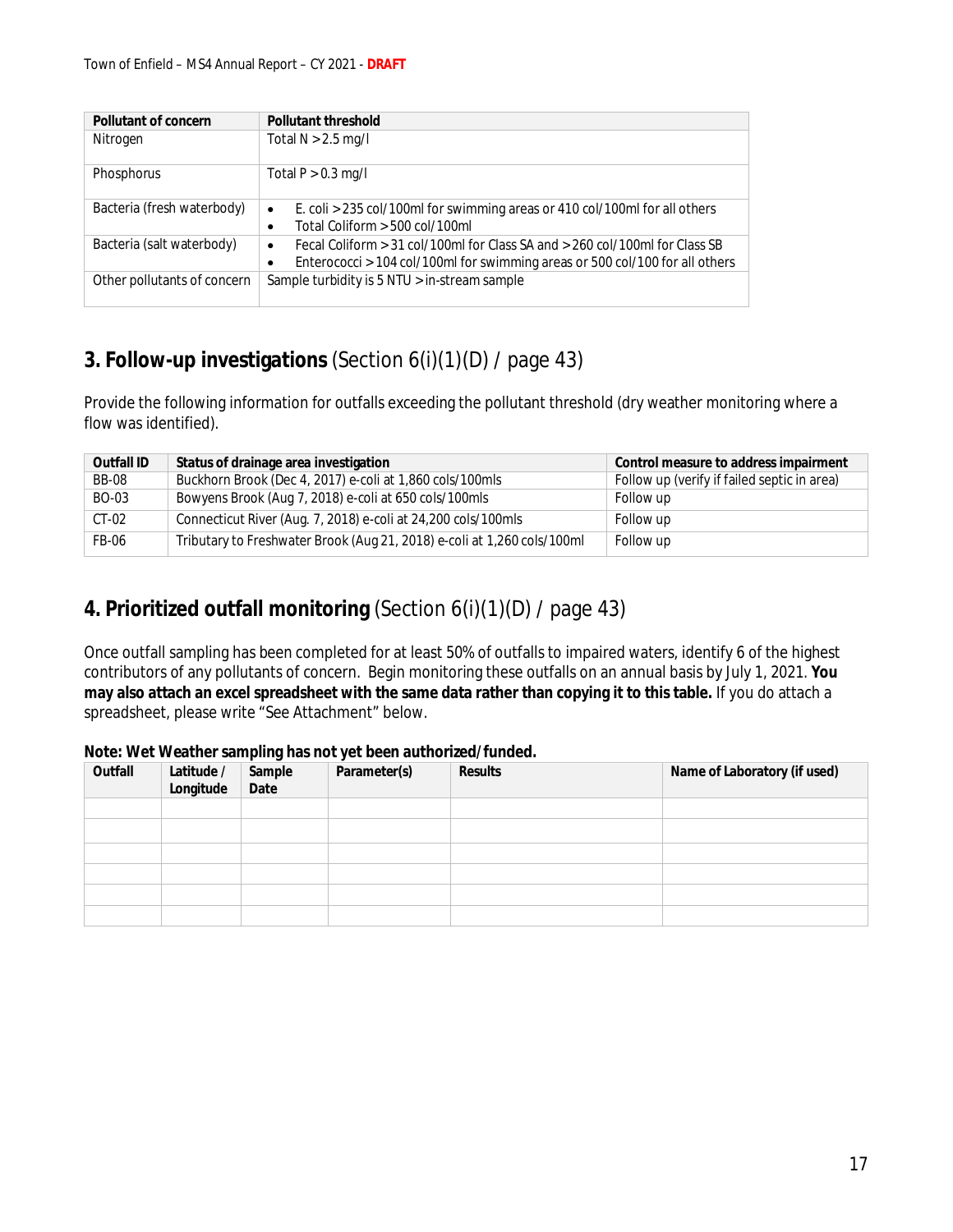### **Part III: Additional IDDE Program Data**

## **1. Assessment and Priority Ranking of Catchments data (Appendix B (A)(7)(c) / page 5)**

Provide a list of all catchments with ranking results (DEEP basins may be used instead of manual catchment delineations).

| 1. Catchment ID (DEEP<br>Basin ID)                              | 2. Category          | 3. Rank |
|-----------------------------------------------------------------|----------------------|---------|
| 4205-03                                                         | <b>High Priority</b> | 10      |
| 4000-04                                                         | <b>High Priority</b> | 8       |
| 4205-01                                                         | <b>High Priority</b> | 5       |
| 4205-00                                                         | <b>High Priotiry</b> | 3       |
| 4000-00 / 4200-00                                               | <b>High Priority</b> | 2       |
| 4003-00                                                         | Low Priority         | 6       |
| 4000-03 / 4000-05 /<br>4000-07 / 4000-08 /<br>4003-00 / 4200-23 | Low Priority         | 5       |
| 4000-01                                                         | Low Priority         | 3       |
| 4003-01 / 4003-03                                               | Low Priority         | 2       |
| 4003-02                                                         | Low Priority         | 0       |

## **2. Outfall and Interconnection Screening and Sampling data** (Appendix B (A)(7)(d) / page 7)

**2.1 Dry weather screening and sampling data from outfalls and interconnections**

For details on this requirement, visit https://nemo.uconn.edu/ms4/tasks/monitoring.htm. Refer to the blue column of the Monitoring comparison chart and the IDDE baseline monitoring flowchart.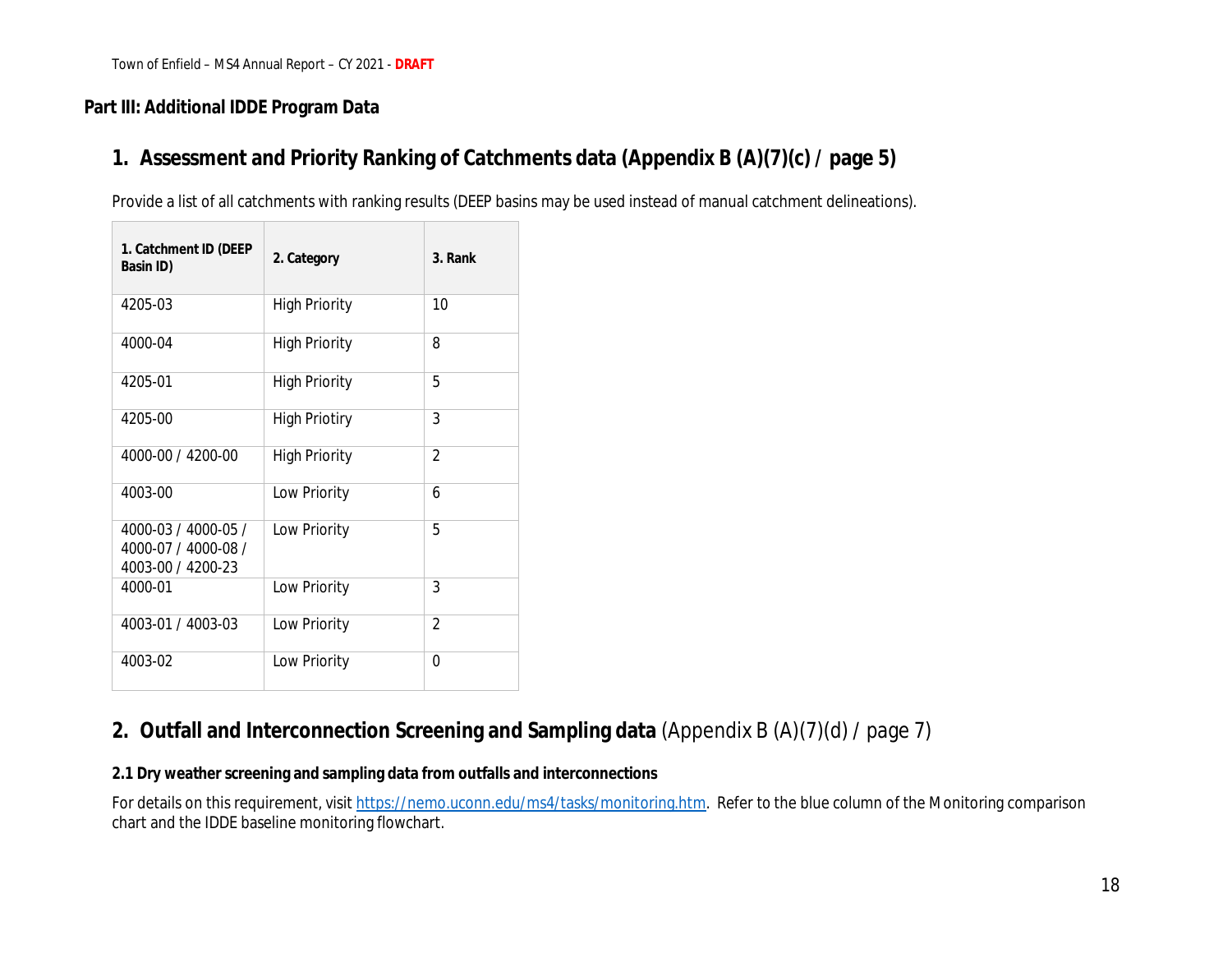Provide sample data for outfalls where flow is observed. Only include Pollutant of concern data for outfalls that discharge into stormwater impaired waterbodies. **You may also attach an excel spreadsheet with the same data rather than copying it to this table.** If you do attach a spreadsheet, please write "See Attachment" below.

| Outfall /<br>Interconnection<br>ID                                              | Latitude /<br>Longitude | Screening<br>/ sample<br>date | Ammonia | Chlorine | Conductivity | Salinity | E. coli or<br>enterococcus | Surfactants | Water<br>Temp | Pollutant<br>0f<br>concern | If required, follow-up actions<br>taken |
|---------------------------------------------------------------------------------|-------------------------|-------------------------------|---------|----------|--------------|----------|----------------------------|-------------|---------------|----------------------------|-----------------------------------------|
| See Attachment<br>$-$ Table 1 $-$<br>Scantic River and<br><b>Buckhorn Brook</b> |                         |                               |         |          |              |          |                            |             |               |                            |                                         |
| See Attachment<br>$-$ Table 2 $-$<br>Connecticut<br>River                       |                         |                               |         |          |              |          |                            |             |               |                            |                                         |
|                                                                                 |                         |                               |         |          |              |          |                            |             |               |                            |                                         |
|                                                                                 |                         |                               |         |          |              |          |                            |             |               |                            |                                         |
|                                                                                 |                         |                               |         |          |              |          |                            |             |               |                            |                                         |
|                                                                                 |                         |                               |         |          |              |          |                            |             |               |                            |                                         |

#### **2.2 Wet weather sample and inspection data**

For details on this requirement, visit https://nemo.uconn.edu/ms4/tasks/monitoring.htm. Refer to the green column of the Monitoring comparison chart and the IDDE catchment investigation flowchart.

Provide sample data for outfalls and key junction manholes of any catchment area with at least one System Vulnerability Factor. **You may also attach an excel spreadsheet with the same data rather than copying it to this table.** If you do attach a spreadsheet, please write "See Attachment" below.

| Outfall /<br>Interconnection<br>ID | Latitude /<br>Longitude | Sample<br>date | Ammonia | Chlorine | Conductivity | Salinity | E. coli or<br>Enterococcus | Surfactants | Water<br>Temp | Pollutant of concern |
|------------------------------------|-------------------------|----------------|---------|----------|--------------|----------|----------------------------|-------------|---------------|----------------------|
|                                    |                         |                |         |          |              |          |                            |             |               |                      |
|                                    |                         |                |         |          |              |          |                            |             |               |                      |

 **Note: Wet Weather sampling has not yet been authorized/funded.**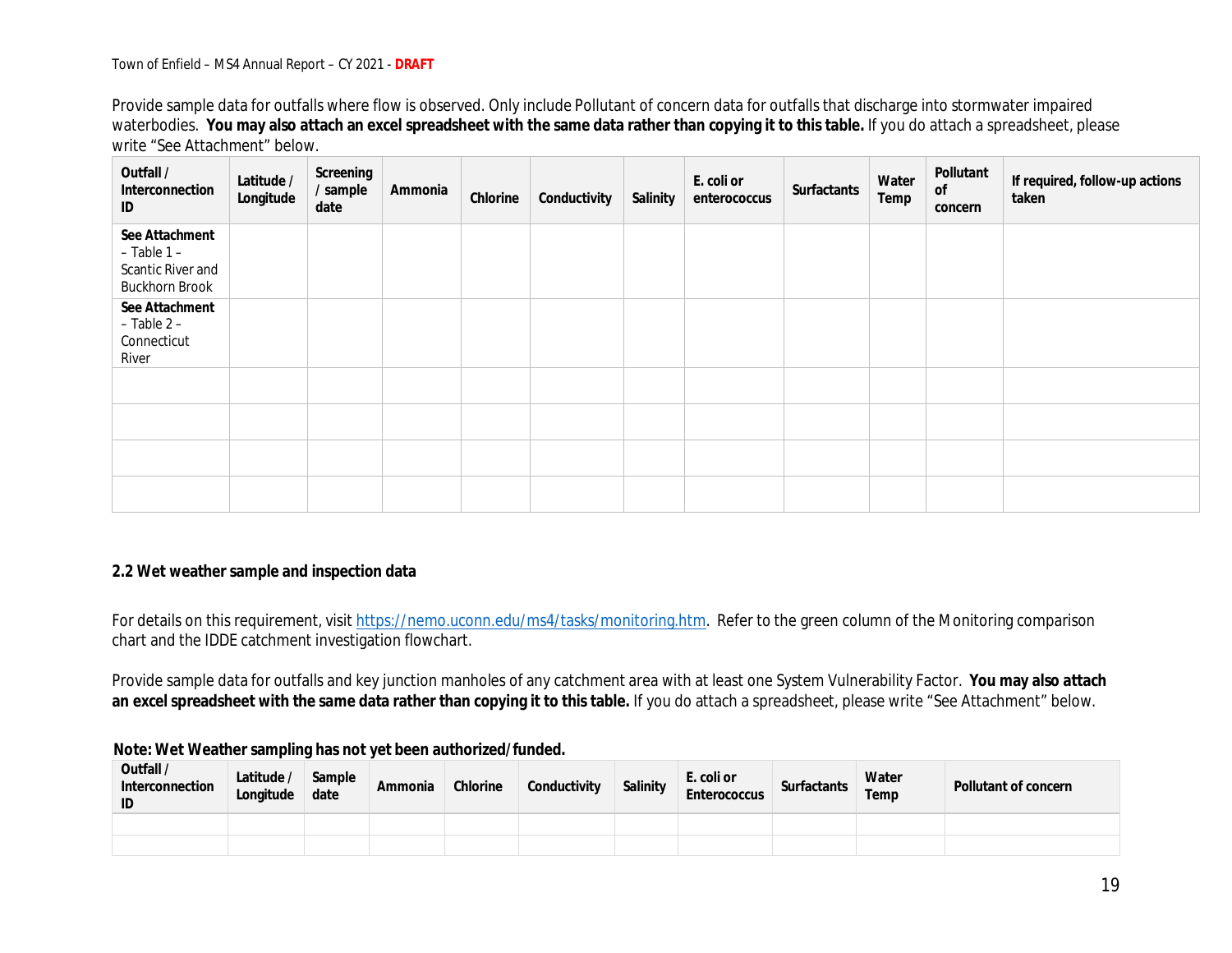## **1. Catchment Investigation data** (Appendix B (A)(7)(e) / page 9)

For details on this requirement, visit www.nemo.uconn.edu/ms4/tasks/monitoring.htm. Refer to the green column of the Monitoring comparison chart and the IDDE catchment investigation flowchart.

#### **3.1 System Vulnerability Factor Summary**

For those catchments being investigated for illicit discharges (i.e. categorized as high priority, low priority, or problem) document the presence or absence of System Vulnerability Factors (SVF). If present, report which SVF's were identified. An example is provided below.

| Outfall<br>ID | <b>Receiving Water</b> | System Vulnerability Factors |
|---------------|------------------------|------------------------------|
|               |                        |                              |
|               |                        |                              |
|               |                        |                              |

#### Where SVFs are:

- 1. History of SSOs, including, but not limited to, those resulting from wet weather, high water table, or fat/oil/grease blockages.
- 2. Sewer pump/lift stations, siphons, or known sanitary sewer restrictions where power/equipment failures or blockages could readily result in SSOs.
- 3. Inadequate sanitary sewer level of service (LOS) resulting in regular surcharging, customer back-ups, or frequent customer complaints.
- 4. Common or twin-invert manholes serving storm and sanitary sewer alignments.
- 5. Common trench construction serving both storm and sanitary sewer alignments.
- 6. Crossings of storm and sanitary sewer alignments.
- 7. Sanitary sewer alignments known or suspected to have been constructed with an underdrain system;
- 8. Sanitary sewer infrastructure defects such as leaking service laterals, cracked, broken, or offset sanitary infrastructure, directly piped connections between storm drain and sanitary sewer infrastructure, or other vulnerability factors identified through Inflow/Infiltration Analyses, Sanitary Sewer Evaluation Surveys, or other infrastructure investigations.
- 9. Areas formerly served by combined sewer systems.
- 10. Any sanitary sewer and storm drain infrastructure greater than 40 years old in medium and densely developed areas.
- 11. Widespread code-required septic system upgrades required at property transfers (indicative of inadequate soils, water table separation, or other physical constraints of the area rather that poor owner maintenance).
- 12. History of multiple local health department or sanitarian actions addressing widespread septic system failures (indicative of inadequate soils, water table separation, or other physical constraints of the area rather that poor owner maintenance).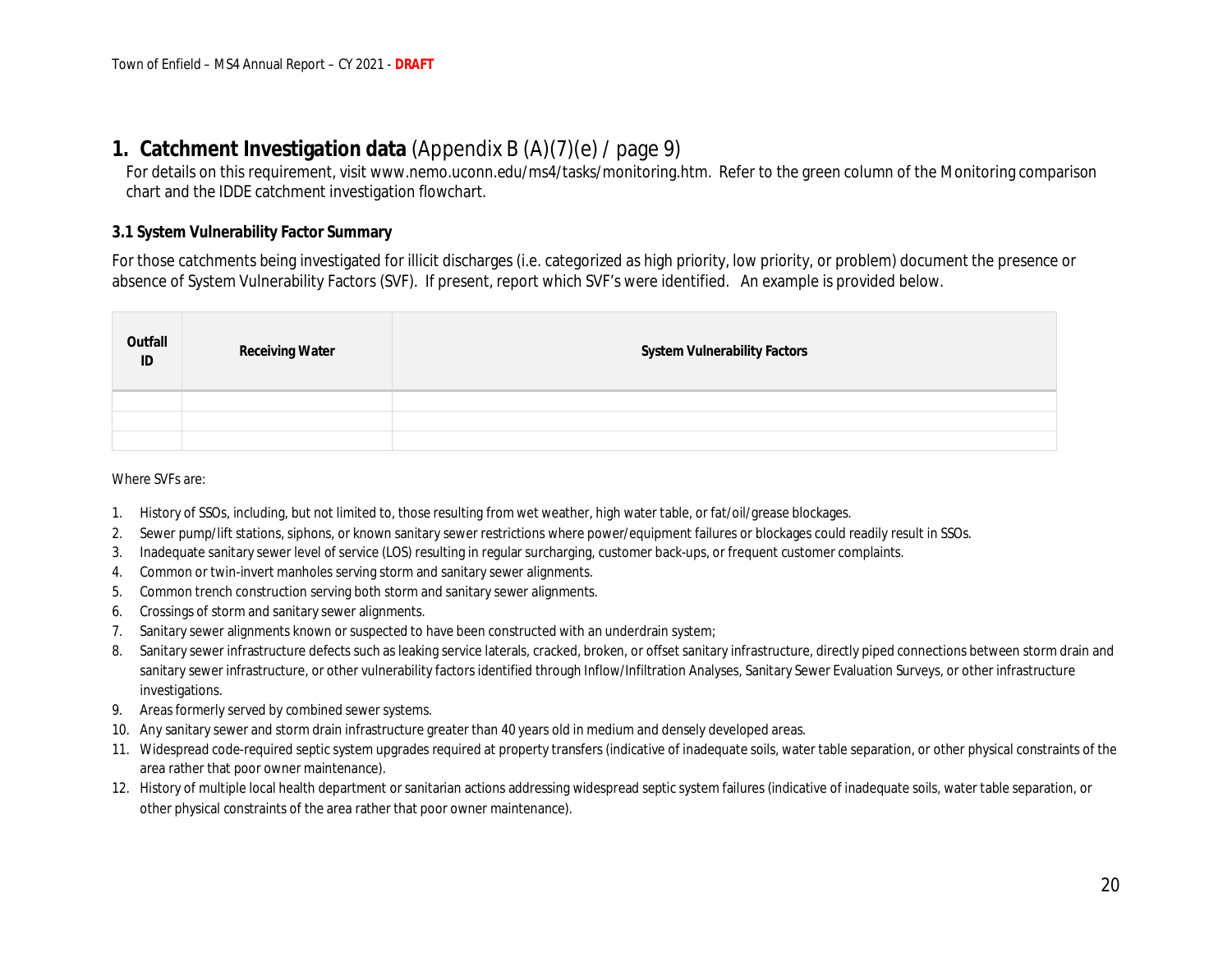#### **3.2 Key junction manhole dry weather screening and sampling data**

**You may also attach an excel spreadsheet with the same data rather than copying it to this table**. If you do attach a spreadsheet, please write "See Attachment" below.

| Key Junction<br>Manhole<br>ID | Latitude /<br>Longitude | Screening /<br>Sample date | Visual/ olfactory<br>evidence of illicit<br>discharge | Ammonia | Chlorine | <b>Surfactants</b> |
|-------------------------------|-------------------------|----------------------------|-------------------------------------------------------|---------|----------|--------------------|
|                               |                         |                            |                                                       |         |          |                    |
|                               |                         |                            |                                                       |         |          |                    |

#### **3.3 Wet weather investigation outfall sampling data**

**You may also attach an excel spreadsheet with the same data rather than copying it to this table.** If you do attach a spreadsheet, please write "See Attachment" below.

| Outfall | Latitude /<br>Longitude | Sample date | Ammonia | Chlorine | Surfactants |  |
|---------|-------------------------|-------------|---------|----------|-------------|--|
|         |                         |             |         |          |             |  |
|         |                         |             |         |          |             |  |

#### **3.4 Data for each illicit discharge source confirmed through the catchment investigation procedure**

| Discharge<br>location | Source<br>location | Discharge description | Method of<br>discovery | Date of<br>discovery | Date of<br>elimination | Mitigation or enforcement<br>action | Estimated<br>volume of flow<br>removed |
|-----------------------|--------------------|-----------------------|------------------------|----------------------|------------------------|-------------------------------------|----------------------------------------|
|                       |                    |                       |                        |                      |                        |                                     |                                        |
|                       |                    |                       |                        |                      |                        |                                     |                                        |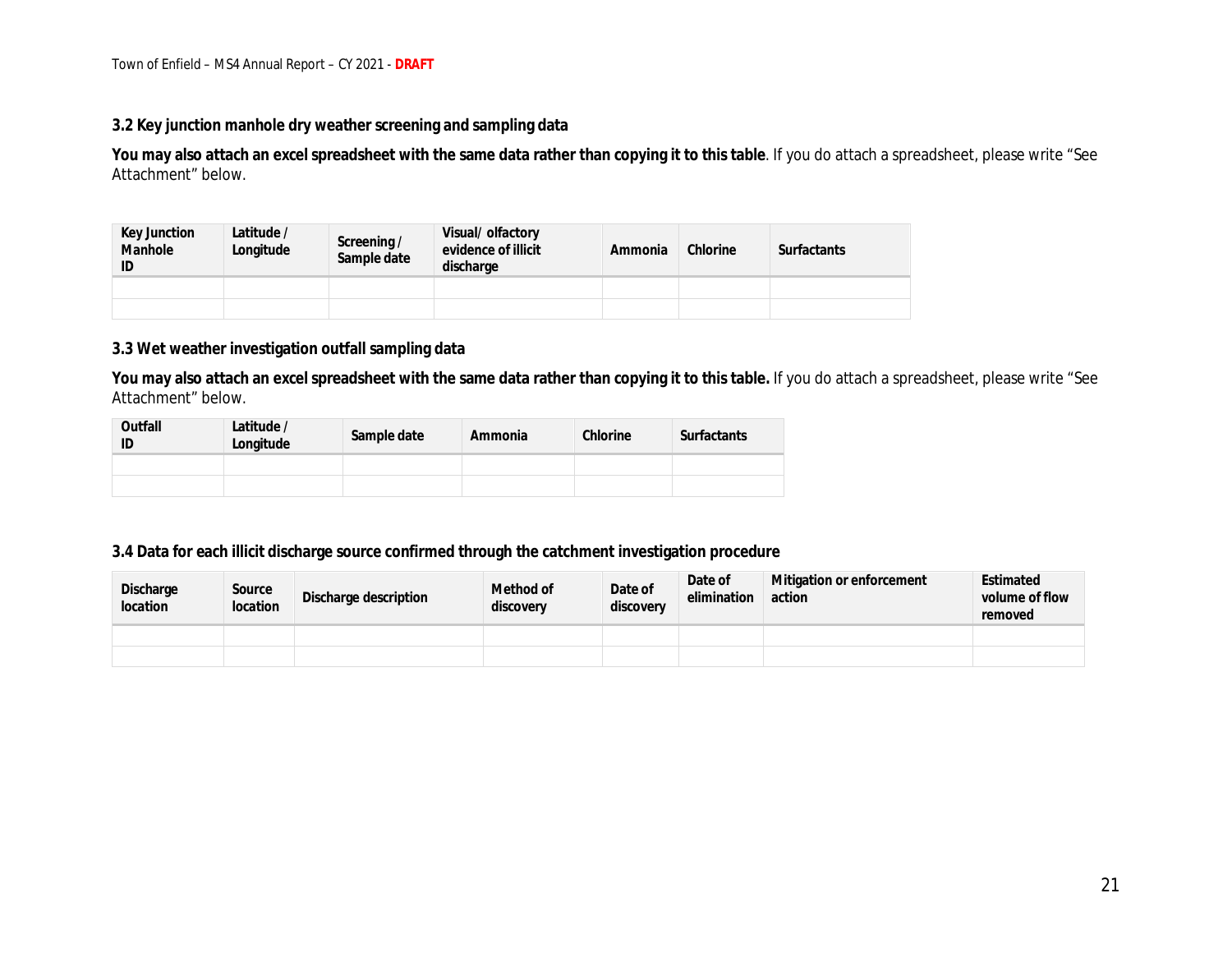### **Part IV: Certification**

"I have personally examined and am familiar with the information submitted in this document and all attachments thereto, and I certify that, based on reasonable investigation, including my inquiry of those individuals responsible for obtaining the information, the submitted information is true, accurate and complete to the best of my knowledge and belief. I understand that a false statement made in this document or its attachments may be punishable as a criminal offense, in accordance with Section 22a-6 of the Connecticut General Statutes, pursuant to Section 53a-157b of the Connecticut General Statutes, and in accordance with any other applicable statute."

| Chief Elected Official or Principal Executive Officer    | Document Prepared by                                 |
|----------------------------------------------------------|------------------------------------------------------|
| Print name: Donald Nunes, Director, Enfield Public Works | Print name: Erik Mas, Vice President, Fuss & O'Neill |
| Signature / Date:                                        | Signature / Date:                                    |
| Email: dnunes@enfield.org                                | Email: emas@fando.com                                |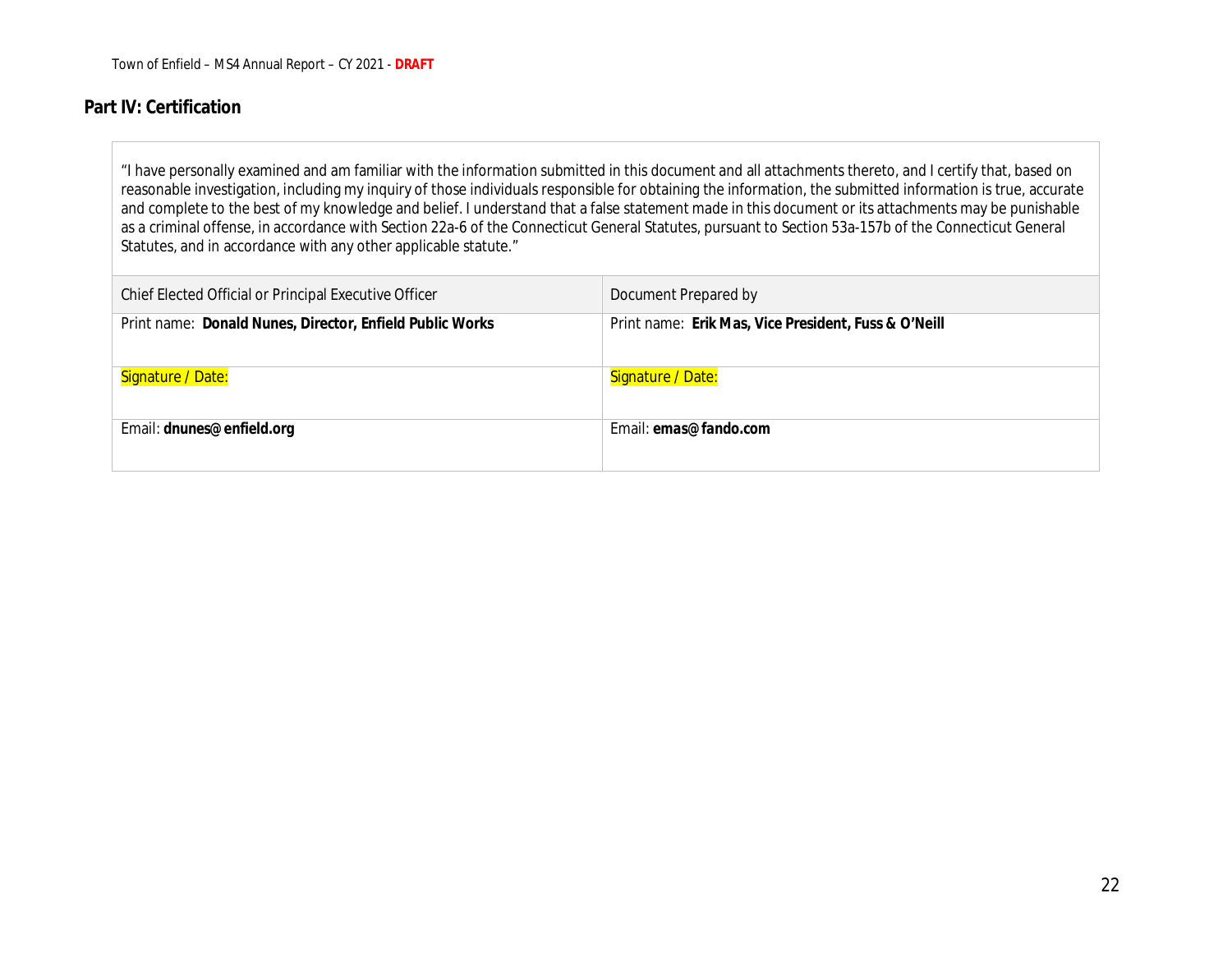#### **Table 1 Scantic River and Buckhorn Brook MS4 Outfall Dry-Weather Sampling Analytical Results Summary Enfield, CT - MS4 General Permit June 30, 2021**

| Watershed                                                                                                    |                            |                                                                        |                                                        | <b>Buckhorn Brook</b>                                                                                      | <b>Scantic River</b>                                                                                 |                                                                                                           | <b>Scantic River</b>                                                                                        |                                                                                                               |                                                                                                               |                                                                                                        |                                                                                                              |
|--------------------------------------------------------------------------------------------------------------|----------------------------|------------------------------------------------------------------------|--------------------------------------------------------|------------------------------------------------------------------------------------------------------------|------------------------------------------------------------------------------------------------------|-----------------------------------------------------------------------------------------------------------|-------------------------------------------------------------------------------------------------------------|---------------------------------------------------------------------------------------------------------------|---------------------------------------------------------------------------------------------------------------|--------------------------------------------------------------------------------------------------------|--------------------------------------------------------------------------------------------------------------|
|                                                                                                              |                            |                                                                        |                                                        | <b>BB-08</b>                                                                                               | SR-05                                                                                                | SR-06                                                                                                     | SR-07                                                                                                       | <b>SR-08</b>                                                                                                  | SR-09                                                                                                         | SR-12                                                                                                  | SR-13                                                                                                        |
| Parameter <sup>(1)</sup>                                                                                     | Threshold<br>Indicators    | Reporting<br>Level<br>(BDL - Below<br>Detection<br>Limit<br>indicated) | Units                                                  | Outfall ID: BB-08<br><b>Buckhorn Brook</b><br>(LBAS NO 4205-00)<br>Date sampled:<br>Dec 4, 2017<br>-Cook D | Outfall ID: SR-05<br>Scantic River<br>(LBAS NO 4200-00)<br>Date Sampled: Nov<br>1.2018<br>-Brennan K | Outfall ID: SR-06<br><b>Scantic River</b><br>(LBAS NO 4200-00)<br>Date Sampled: Nov<br>.2018<br>Brennan K | Outfall ID: SR-07<br><b>Scantic River</b><br>(LBAS NO 4200-00)<br>Date Sampled: Nov<br>1,2018<br>-Brennan K | Outfall ID: SR-08<br><b>Scantic River</b><br>(LBAS NO 4200-00)<br>Date Sampled: Nov<br>29, 2018<br>-Pierce K. | Outfall ID: SR-09<br><b>Scantic River</b><br>(LBAS NO 4200-00)<br>Date Sampled: Nov<br>29, 2018<br>-Pierce K. | Outfall ID: SR-12<br>Scantic River<br>(LBAS NO 4200-00)<br>Date Sampled: Nov<br>29, 2018<br>-Pierce K. | Outfall ID: SR-13<br><b>Scantic River</b><br>(LBAS_NO 4200-00)<br>Date Sampled: Nov<br>29, 2018<br>Pierce K. |
|                                                                                                              |                            |                                                                        | <b>Flow Description</b>                                | Trickle                                                                                                    | Trickle                                                                                              | High                                                                                                      | Trickle                                                                                                     | High                                                                                                          | Moderate                                                                                                      | High                                                                                                   | Moderate                                                                                                     |
| Laboratory Analysis (ID No.:)                                                                                |                            |                                                                        |                                                        | BZ49836                                                                                                    | CB86617                                                                                              | CB86618                                                                                                   | CB86619                                                                                                     | CC05240                                                                                                       | CC05241                                                                                                       | CC05242                                                                                                | CC05243                                                                                                      |
| Ammonia                                                                                                      | $\geq 0.50^{(2)}$          | 0.05                                                                   | mq/1                                                   | 0.09                                                                                                       | <b>BDL</b>                                                                                           | <b>BDL</b>                                                                                                | <b>BDL</b>                                                                                                  | <b>BDL</b>                                                                                                    | 0.34                                                                                                          | <b>BDL</b>                                                                                             | <b>BDL</b>                                                                                                   |
| Surfactants-MBAS <sup>(6)</sup>                                                                              | $\geq 0.25$ <sup>(2)</sup> | 0.05                                                                   | mq/1                                                   | < 0.05                                                                                                     | <b>BDL</b>                                                                                           | <b>BDL</b>                                                                                                | <b>BDL</b>                                                                                                  | <b>BDL</b>                                                                                                    | <b>BDL</b>                                                                                                    | <b>BDL</b>                                                                                             | <b>BDL</b>                                                                                                   |
| Coliforms, Fecal (E-Coli)                                                                                    | $>410^{(5)}$               | 10 <sup>1</sup>                                                        | MPN/100mls                                             | 1860                                                                                                       | <b>BDL</b>                                                                                           | 31                                                                                                        | <b>BDL</b>                                                                                                  | <b>BDL</b>                                                                                                    | <b>BDL</b>                                                                                                    | <b>BDL</b>                                                                                             | <b>BDL</b>                                                                                                   |
| Coliforms, Total                                                                                             | $>$ 500 $^{(5)}$           | 10                                                                     | MPN/100mls                                             | 15500                                                                                                      | 350                                                                                                  | 1420                                                                                                      | 2910                                                                                                        | 529                                                                                                           | 20                                                                                                            | 959                                                                                                    | 275                                                                                                          |
| Chlorine                                                                                                     | $\geq 0.0^{(2)(4)}$        | 0.02                                                                   | mq/1                                                   | < 0.02                                                                                                     | <b>BDL</b>                                                                                           | 0.03                                                                                                      | <b>BDL</b>                                                                                                  | <b>BDL</b>                                                                                                    | 0.31                                                                                                          | <b>BDL</b>                                                                                             | 0.02                                                                                                         |
| Field Screening                                                                                              |                            |                                                                        |                                                        |                                                                                                            |                                                                                                      |                                                                                                           |                                                                                                             |                                                                                                               |                                                                                                               |                                                                                                        |                                                                                                              |
| Conductivity                                                                                                 |                            |                                                                        | uS/cm                                                  | 524.8                                                                                                      | 148.67                                                                                               | 317.16                                                                                                    | 290.73                                                                                                      | 206                                                                                                           | 2170                                                                                                          | 496                                                                                                    | 257.64                                                                                                       |
| $pH^{(3)}$                                                                                                   |                            |                                                                        | SU                                                     | 6.5                                                                                                        | 7.2                                                                                                  | 7.25                                                                                                      | 7.21                                                                                                        | 7.44                                                                                                          | 7.08                                                                                                          | 7.27                                                                                                   | 7.41                                                                                                         |
| Salinity                                                                                                     |                            |                                                                        | <b>PSU</b>                                             |                                                                                                            | 0.07                                                                                                 | 0.15                                                                                                      | 0.14                                                                                                        | 0.1                                                                                                           | 0.1                                                                                                           | 0.24                                                                                                   | 0.12                                                                                                         |
| <b>TDS</b> <sup>(3)</sup>                                                                                    |                            |                                                                        | mq/l                                                   |                                                                                                            | 100                                                                                                  | 180                                                                                                       | 180                                                                                                         | 110                                                                                                           | 120                                                                                                           | 270                                                                                                    | 140                                                                                                          |
| Temperature                                                                                                  |                            |                                                                        | $\circ$ C                                              | 9.16                                                                                                       | 17.83                                                                                                | 16.67                                                                                                     | 18.56                                                                                                       | 11.23                                                                                                         | 10.19                                                                                                         | 11.46                                                                                                  | 10.62                                                                                                        |
|                                                                                                              |                            |                                                                        | Other IDDE Indicator                                   |                                                                                                            |                                                                                                      |                                                                                                           |                                                                                                             |                                                                                                               |                                                                                                               |                                                                                                        |                                                                                                              |
|                                                                                                              |                            |                                                                        | Visual Evidence of Illicit Discharge "                 | Negligible                                                                                                 | Negligible                                                                                           | Negligible                                                                                                | Negligible                                                                                                  | Oily Sheen                                                                                                    | Negligible                                                                                                    | Negligible                                                                                             | Negligible                                                                                                   |
|                                                                                                              |                            |                                                                        | Olfactory Evidence of Illicit Discharge <sup>(1)</sup> | Negligible                                                                                                 | Negligible                                                                                           | Negligible                                                                                                | Negligible                                                                                                  | Negligible                                                                                                    | Negligible                                                                                                    | Negligible                                                                                             | Negligible                                                                                                   |
| Mid<br>Level of Concern Priority Ranking) <sup>(8)</sup>                                                     |                            |                                                                        |                                                        |                                                                                                            | Negligible                                                                                           | Mid                                                                                                       | Low                                                                                                         | Mid                                                                                                           | Negligible                                                                                                    | Mid                                                                                                    | Low                                                                                                          |
| Fecal and Total<br>Parameters of Most Concern<br>Coliform                                                    |                            |                                                                        |                                                        |                                                                                                            | <b>NA</b>                                                                                            | Total Coliform, High<br>Flow                                                                              | <b>Total Coliform</b>                                                                                       | Oily Sheen,<br>High Flow                                                                                      | Moderate Flow                                                                                                 | Total Coliform, High<br>Flow                                                                           | Moderate Flow                                                                                                |
| Possibly failed septic<br><b>Other Comments</b><br>in area (Sandpiper<br>(Potential Pollution Source)<br>Rd) |                            |                                                                        |                                                        |                                                                                                            | (Patricia Circle)                                                                                    | Erosion at sides and<br>under outfall (Celtic<br>Circle -S)                                               | (Celtic Circle - N)                                                                                         | NE of Holy Family<br>Church (Simion Rd)                                                                       | Post Office Road at<br>driveway to Church                                                                     | No pipe outfall<br>support<br>(Campsite Rd)                                                            | No Pipe outfall<br>support)<br>E of Raffia Rd                                                                |
| Bold result indicates finding above potential sewage input indicator level                                   |                            |                                                                        |                                                        |                                                                                                            | <b>Test Method:</b>                                                                                  | Other:                                                                                                    |                                                                                                             |                                                                                                               |                                                                                                               |                                                                                                        |                                                                                                              |
|                                                                                                              |                            |                                                                        |                                                        |                                                                                                            |                                                                                                      | $\sim$<br>$\cdots$                                                                                        |                                                                                                             |                                                                                                               |                                                                                                               |                                                                                                        |                                                                                                              |

BDL indicates value not detected above laboratory/equipment reporting limit Laboratory Analysis Result in Question **Footnotes:** Field Equipment

(1) Parameter List from *MS4 General Permit - Appendix B - Section 5(c )*

(2) Threshold Indicators of a potential sanitary discharge to stormwater (Ref.: *MS4 General Permit -*

\* If ammonia ≥ 0.5 mg/L, surfactants ≥ 0.25 mg/L, and E. Coli > 410 MPN/100mls

\* If all three conditions are exceeded, the catchment area would be considered a 'High-priority catchment", with further investigation required.

(3) Parameter measures taken, but not required by *MS4 General Permit*

(4) Detectable levels of chlorine

<sup>(5)</sup> From *MS4 General Permit - Appendix D* - table of 'Water Quality Targets for Waters for Which Bacteria is

(6) The methylene blue active substances (MBAS) method is a standard method for determination of **anionic**

 $^{(7)}$  Where quality of evidence measured parameter or field indicators (visual or olfactory) results indicate a potential pollutant source impairing waters of the State

(8) Samples of Concern rated as 'high' level exceeded thresholds for ammonia, surfactants and e-coli; as 'mid' level with multiple parameters above thresholds; as 'low' level with high total coliforms; and otherwise 'Negli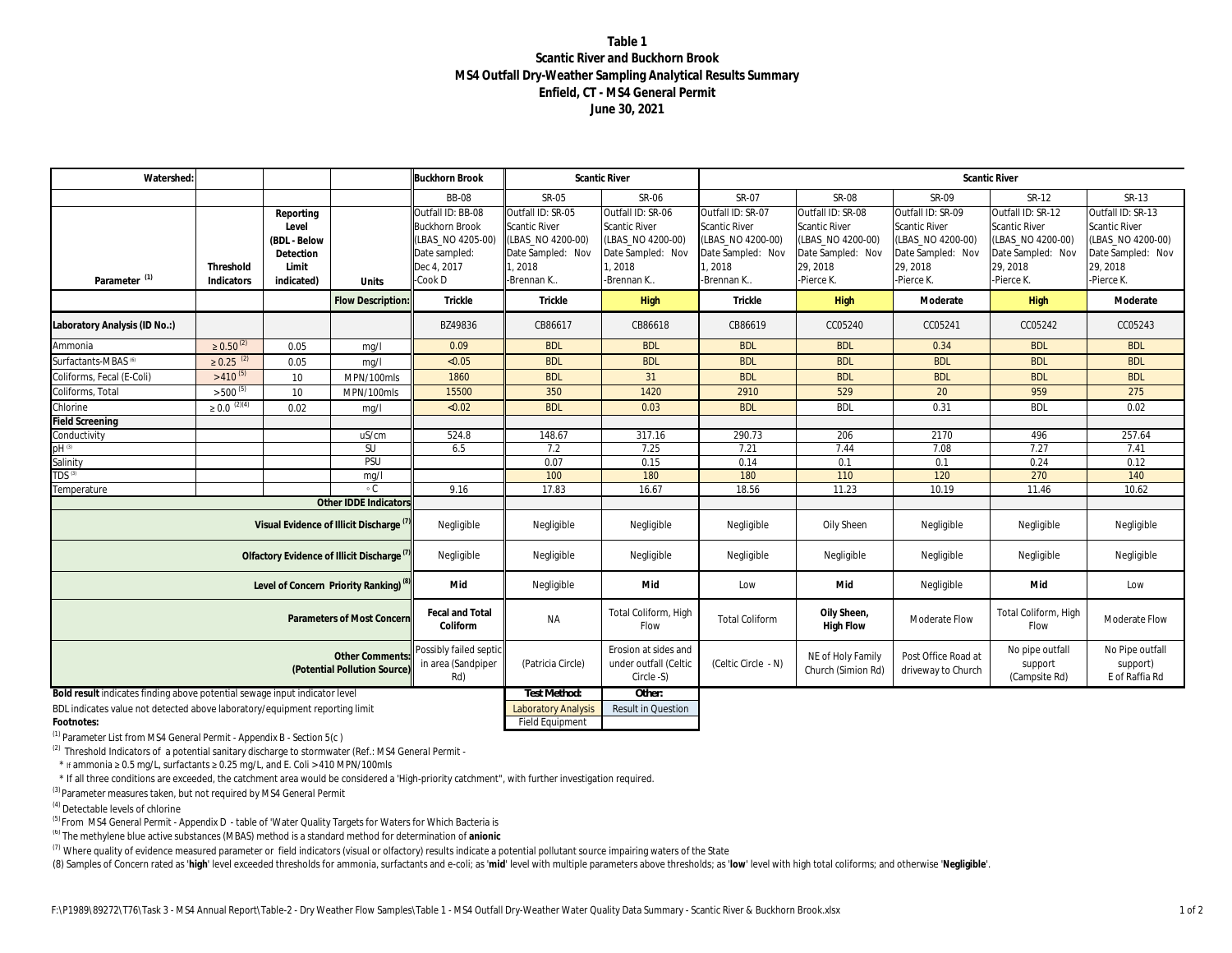#### **Table 1 Scantic River and Buckhorn Brook MS4 Outfall Dry-Weather Sampling Analytical Results Summary Enfield, CT - MS4 General Permit June 30, 2021**

| Watershed:                                                                                  |                            |                                                                        |                                                     |                                                                                                        |                                                                                                               |                                                                                                               |                                                                                                                 | <b>Scantic River</b>                                                                                                  |                                                                                                                                 |                                                                                     |                                                                                                                   |
|---------------------------------------------------------------------------------------------|----------------------------|------------------------------------------------------------------------|-----------------------------------------------------|--------------------------------------------------------------------------------------------------------|---------------------------------------------------------------------------------------------------------------|---------------------------------------------------------------------------------------------------------------|-----------------------------------------------------------------------------------------------------------------|-----------------------------------------------------------------------------------------------------------------------|---------------------------------------------------------------------------------------------------------------------------------|-------------------------------------------------------------------------------------|-------------------------------------------------------------------------------------------------------------------|
|                                                                                             |                            |                                                                        |                                                     | SR-14                                                                                                  | SR-15                                                                                                         | SR-17                                                                                                         | SR-23                                                                                                           | SR-24                                                                                                                 | SR-64                                                                                                                           | <b>SR-48</b>                                                                        | SR-66                                                                                                             |
| Parameter <sup>(1)</sup>                                                                    | Threshold<br>Indicators    | Reporting<br>Level<br>(BDL - Below<br>Detection<br>Limit<br>indicated) | Units                                               | Outfall ID: SR-14<br>Scantic River<br>(LBAS_NO 4200-00)<br>Date Sampled: Nov<br>29, 2018<br>-Pierce K. | Outfall ID: SR-15<br><b>Scantic River</b><br>(LBAS_NO 4200-00)<br>Date Sampled: Nov<br>29, 2018<br>-Pierce K. | Outfall ID: SR-17<br><b>Scantic River</b><br>(LBAS_NO 4200-00)<br>Date Sampled: Nov<br>29, 2018<br>-Pierce K. | Outfall ID: SR-23<br><b>Scantic River</b><br>(LBAS_NO 4200-00)<br>Date Sampled: Nov<br>29, 2018<br>-Flaherty S. | Outfall ID: SR-24<br><b>Scantic River</b><br>(LBAS_NO 4200-00)<br>Date Sampled: Nov<br>30, 2018<br>Flow - Flaherty S. | Outfall ID: SR-64<br>Scantic River<br>(LBAS_NO 4200-00)<br>Date Sampled: Dec 5, Date Sampled: Dec 5<br>2018<br>Flow - Pierce K. | Outfall ID: SR-48<br><b>Scantic River</b><br>(LBAS NO 4200-00)<br>2018<br>Pierce K. | Outfall ID: SR-66<br><b>Scantic River</b><br>(LBAS_NO 4200-00)<br>Date Sampled: June<br>11, 2021<br>-Tyropolis J. |
|                                                                                             |                            |                                                                        | Flow Description:                                   | Moderate                                                                                               | Moderate                                                                                                      | Moderate                                                                                                      | <b>High</b>                                                                                                     | High                                                                                                                  | Moderate                                                                                                                        | Moderate                                                                            | Trickle                                                                                                           |
| aboratory Analysis (ID No.:)                                                                |                            |                                                                        |                                                     | Phoenix No. x                                                                                          | Phoenix No. x                                                                                                 | Phoenix No. x                                                                                                 | CC05244                                                                                                         | CC05653                                                                                                               | CC07851                                                                                                                         | CC07852                                                                             | CI53360                                                                                                           |
| Ammonia                                                                                     | $\geq 0.50^{(2)}$          | 0.05                                                                   | mq/1                                                | <b>BDL</b>                                                                                             | 0.34                                                                                                          | <b>BDL</b>                                                                                                    | <b>BDL</b>                                                                                                      | <b>BDL</b>                                                                                                            | <b>BDL</b>                                                                                                                      | <b>BDL</b>                                                                          | 0.25                                                                                                              |
| Surfactants-MBAS <sup>(6)</sup>                                                             | $\geq 0.25$ <sup>(2)</sup> | 0.05                                                                   | mq/1                                                | <b>BDL</b>                                                                                             | <b>BDL</b>                                                                                                    | <b>BDL</b>                                                                                                    | <b>BDL</b>                                                                                                      | <b>BDL</b>                                                                                                            | <b>BDL</b>                                                                                                                      | <b>BDL</b>                                                                          | < 0.05                                                                                                            |
| Coliforms, Fecal (E-Coli)                                                                   | $>$ 410 <sup>(5)</sup>     | 10 <sup>°</sup>                                                        | MPN/100mls                                          | <b>BDL</b>                                                                                             | 0.15                                                                                                          | 0.12                                                                                                          | 10 <sup>°</sup>                                                                                                 | 31                                                                                                                    | <b>BDL</b>                                                                                                                      | <b>BDL</b>                                                                          | 74                                                                                                                |
| Coliforms, Total                                                                            | $>$ 500 $(5)$              | 10 <sup>1</sup>                                                        | MPN/100mls                                          | 529                                                                                                    | 20                                                                                                            | 959                                                                                                           | 573                                                                                                             | 909                                                                                                                   | 383                                                                                                                             | 487                                                                                 | >24200                                                                                                            |
| Chlorine                                                                                    | $\geq 0.0^{(2)(4)}$        | 0.02                                                                   | mq/1                                                | <b>BDL</b>                                                                                             | <b>BDL</b>                                                                                                    | <b>BDL</b>                                                                                                    | 0.19                                                                                                            | 0.17                                                                                                                  | 0.21                                                                                                                            | 0.25                                                                                | 0.0                                                                                                               |
| ield Screening                                                                              |                            |                                                                        |                                                     |                                                                                                        |                                                                                                               |                                                                                                               |                                                                                                                 |                                                                                                                       |                                                                                                                                 |                                                                                     |                                                                                                                   |
| Conductivity                                                                                |                            |                                                                        | uS/cm                                               | 287                                                                                                    | 392                                                                                                           | 310                                                                                                           | 587.79                                                                                                          | 566.75                                                                                                                | 500                                                                                                                             | 66                                                                                  | 499.3                                                                                                             |
| $DH^{(3)}$                                                                                  |                            |                                                                        | SU                                                  | 7.45                                                                                                   | 7.6                                                                                                           | 7.32                                                                                                          |                                                                                                                 |                                                                                                                       | 6.87                                                                                                                            | 7.33                                                                                | 6.80                                                                                                              |
| Salinity                                                                                    |                            |                                                                        | PSU                                                 | 0.009                                                                                                  | 0.15                                                                                                          | 0.12                                                                                                          | 0.28                                                                                                            | 0.28                                                                                                                  | 0.24                                                                                                                            | 0.03                                                                                | 0.2                                                                                                               |
| TDS <sup>(3)</sup>                                                                          |                            |                                                                        | mq/1                                                | 110                                                                                                    | 120                                                                                                           | 270                                                                                                           | 310                                                                                                             | 300                                                                                                                   | 260                                                                                                                             | 54                                                                                  |                                                                                                                   |
| Temperature                                                                                 |                            |                                                                        | $\circ$ C                                           | 10.55                                                                                                  | 11.14                                                                                                         | 10.44                                                                                                         | 9.45                                                                                                            | 12.86                                                                                                                 | 10.15                                                                                                                           | 6.49                                                                                | 6.80                                                                                                              |
|                                                                                             |                            |                                                                        | Other IDDE Indicators                               |                                                                                                        |                                                                                                               |                                                                                                               |                                                                                                                 |                                                                                                                       |                                                                                                                                 |                                                                                     |                                                                                                                   |
|                                                                                             |                            |                                                                        | Visual Evidence of Illicit Discharge <sup>(7)</sup> | Negligible                                                                                             | Negligible                                                                                                    | Negligible                                                                                                    | Negligible                                                                                                      | Negligible                                                                                                            | Negligible                                                                                                                      | Negligible                                                                          | Negligible                                                                                                        |
| Olfactory Evidence of Illicit Discharge <sup>(7)</sup><br>Negligible                        |                            |                                                                        |                                                     |                                                                                                        | Negligible                                                                                                    | Negligible                                                                                                    | Sewage                                                                                                          | Negligible                                                                                                            | Negligible                                                                                                                      | Negligible                                                                          | Rotten egg/sewage<br>odor                                                                                         |
| Level of Concern Priority Ranking) <sup>(8)</sup><br>Low                                    |                            |                                                                        |                                                     |                                                                                                        | Negligible                                                                                                    | Low                                                                                                           | Mid                                                                                                             | Low                                                                                                                   | Negligible                                                                                                                      | Negligible                                                                          | Mid                                                                                                               |
| Parameters of Most Concern<br>Moderate Flow                                                 |                            |                                                                        |                                                     |                                                                                                        | Moderate Flow                                                                                                 | Total Coliform,<br>Moderate Flow                                                                              | Sewage Smell<br>High Flow                                                                                       | Total Coliform, High<br>Flow                                                                                          | Moderate Flow                                                                                                                   | Moderate Flow                                                                       | Total Coliform,<br>Sewage odor                                                                                    |
| <b>Other Comments</b><br>Eroded channel<br>(Potential Pollution Source)<br>(E of Raffia Rd) |                            |                                                                        |                                                     |                                                                                                        | JFK Middle School - SE<br>side (Raffia Rd)                                                                    | (Sharp St)                                                                                                    | Near Sanitary Lift<br>Station (Indian Run)                                                                      | Pipe partially crushed<br>(South Rd - E of Indian<br>Run)                                                             | Town Farm Rd<br>(E of Scantic River)                                                                                            | <b>Bailey Rd</b>                                                                    | Metal screen in outfall<br>(Michael Dr)                                                                           |

**Bold result** indicates finding above potential sewage input indicator level

BDL indicates value not detected above laboratory/equipment reporting limit **Footnotes:**

(1) Parameter List from *MS4 General Permit - Appendix B - Section 5(c )*

(2) Threshold Indicators of a potential sanitary discharge to stormwater (Ref.: *MS4 Ger* 

\* If ammonia ≥ 0.5 mg/L, surfactants ≥ 0.25 mg/L, and E. Coli > 410 MPN/100mls

\* If all three conditions are exceeded, the catchment area would be considered a 'High-

(3) Parameter measures taken, but not required by *MS4 General Permit*

(4) Detectable levels of chlorine

<sup>(5)</sup> From *MS4 General Permit - Appendix D* - table of 'Water Quality Targets for Waters'

 $^{(6)}$  The methylene blue active substances (MBAS) method is a standard method for determination of

 $(7)$  Where quality of evidence measured parameter or field indicators (visual or olfactor

(8) Samples of Concern rated as 'high' level exceeded thresholds for ammonia, surfactal